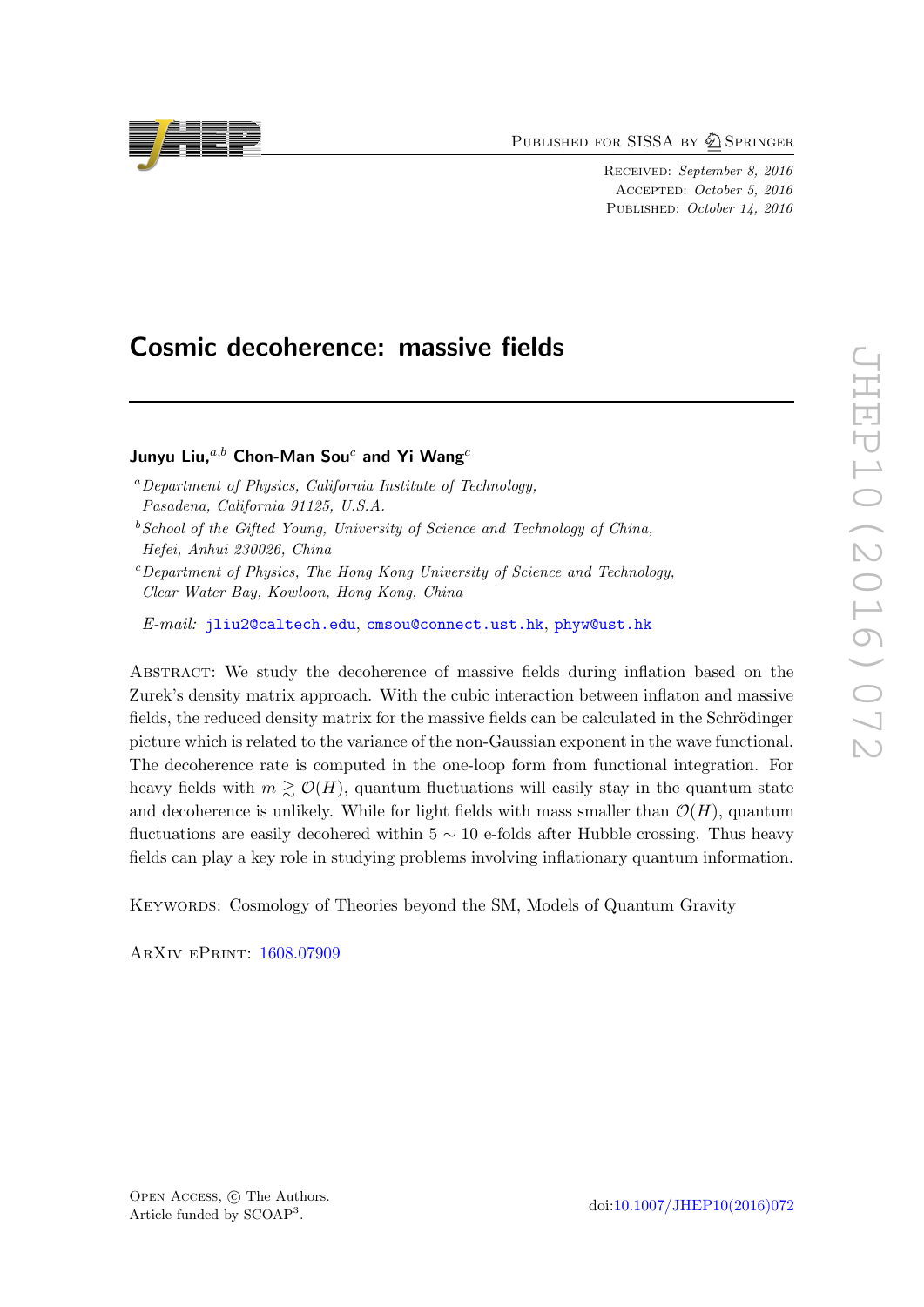## Contents

| 1 Introduction                                     |    |
|----------------------------------------------------|----|
| 2 Curved spacetime: squeezed state or not?         | 3  |
| 3 Actual quantum decoherence for general mass      | 7  |
| 3.1 Towards a classical universe                   |    |
| Settings and a generic formalism<br>3.2            | 8  |
| Reduced density matrix and decoherence rate<br>3.3 | 12 |
| 3.4 One-loop computation                           | 15 |
| 4 Conclusion and outlook                           | 19 |
| A The effect of boundedness of Hankel functions    | 22 |

## <span id="page-1-0"></span>1 Introduction

The introduction of inflation resolves the horizon and flatness problems in standard big bang cosmology, and its direct consequence is to produce the large-scale cosmological perturbations [\[1–](#page-23-0)[7\]](#page-23-1), leading to the anisotropies of cosmic microwave background (CMB) [\[8–](#page-23-2)[10\]](#page-23-3). These perturbations can be traced back to the modes of quantum fluctuations, which left the horizon and became frozen during inflation and then reentered in radiation-or matterdominated eras, and they seed the structure formations of the universe.

During inflation, the existence of massive fields (dubbed quasi-single field inflation [\[11–](#page-24-0)[19\]](#page-24-1)) has many interesting properties theoretically and observationally. First, the presence of massive fields during inflation produces a "quasi-local" shape of non-Gaussianities. Moreover, scale-dependent massive fields can also generate particles during inflation [\[20\]](#page-24-2), producing the cosmological collider physics signal through multi-correlation functions of primordial perturbations [\[21–](#page-24-3)[23\]](#page-24-4), distinguishing different cosmological models by the quantum primordial standard clock effects [\[24](#page-24-5)[–26\]](#page-24-6).

Recently, there is a growing interest in studying the quantum information contained in the cosmological perturbations [\[27](#page-24-7)[–31\]](#page-25-0). For this purpose, it is important to make sure that decoherence has not happened, so that the quantum fluctuations have not become classical. Then we need to answer a question, is massive field in the early universe in the quantum state, or it is decohered by the interaction with curvature perturbation? In this paper, we will address in detail the decoherence problem of massive field during inflation.

For curvature perturbation of inflaton, it is believed that wave modes of quantum fluctuations will be frozen as classical perturbation soon after the Hubble exit and be successfully decohered. Previous research on the decoherence of cosmological perturbations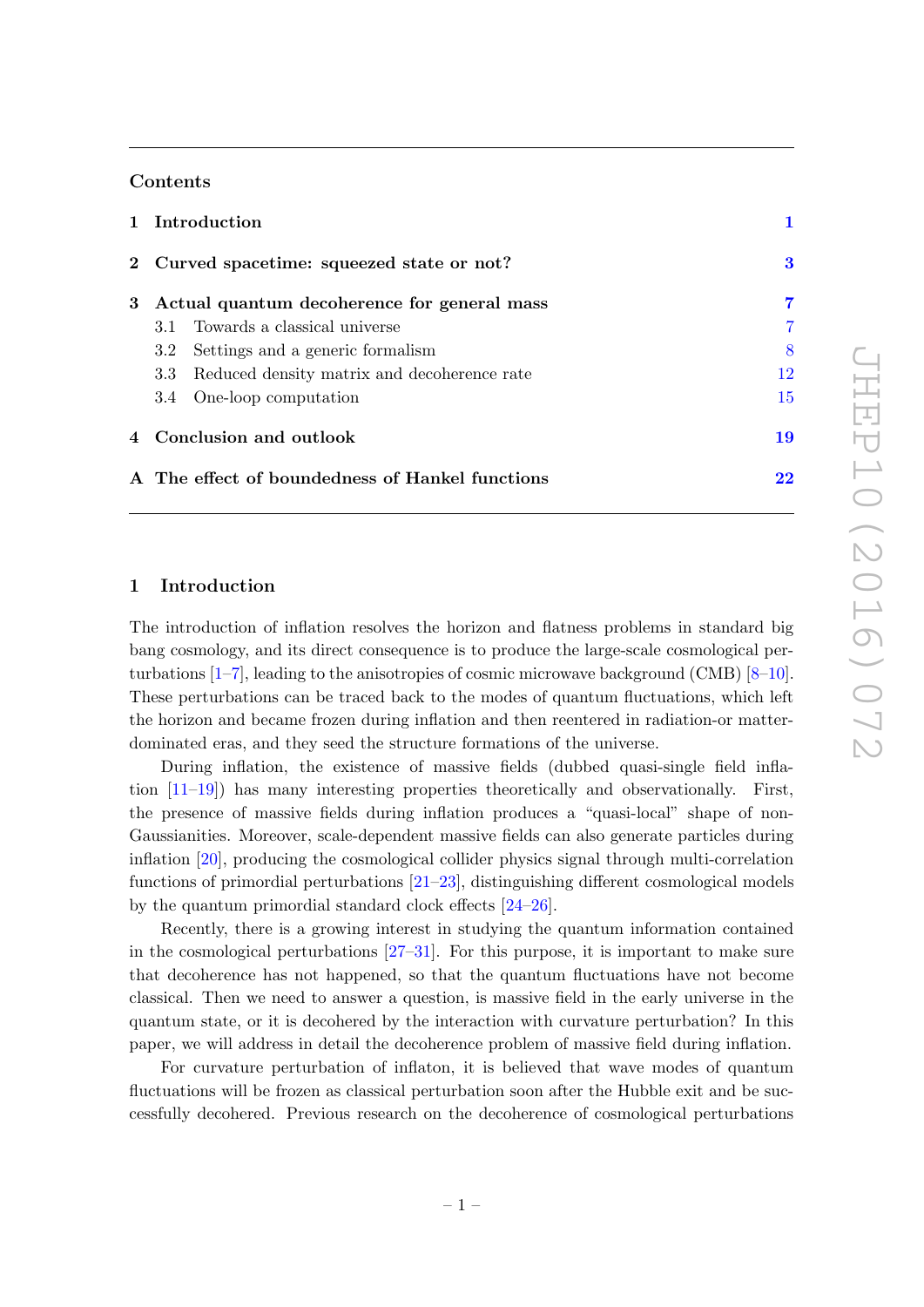investigated several aspects: (i) The squeezing behavior of the quantum state at late time caused by a large particle occupation number and a large squeezed parameter (that can be called squeezed state) [\[7,](#page-23-1) [32–](#page-25-1)[34\]](#page-25-2), makes the non-commutativity between field operator and its conjugate momentum vulnerable, and therefore the statistical behavior is closed to a classical distribution. This argument suggests that classicality can emerge easily in inflationary scenario, but actual decoherence does not really appear in this framework because the essential interactions have not been considered yet, and thus it is called decoherence without decoherence. (ii) The Markovian approximation  $[35-39]$ , in which the evolution of density matrix is governed by the master equation with Lindblad operator  $[40]$ , estimates the decoherence caused by interactions between system and environment. One noteworthy thing is that stochastic inflation with noise and drift may appear due to interactions [\[38,](#page-25-6) [39\]](#page-25-4), and particularly the interaction with massive field may produce colored noise which affects CMB anisotropy [\[41\]](#page-25-7). This kind of methods assumes the correlation time between environment and system is much shorter than the interaction time-scale, but practically one has to consider specific type of interactions in cosmological problems instead of a generic study. (iii) Decoherence with actual interactions, including interaction with isocurvature perturbations  $[42]$ , cubic interaction with vacuum  $[43]$  and thermal bath  $[44]$  respectively, and gravitational nonlinearities [\[45\]](#page-25-11). The last method corresponds to the original understanding of quantum decoherence by celebrated series of works of Zurek [\[46](#page-25-12)[–50\]](#page-26-0) without further approximations. In this approach, one splits system and environment, considers their entanglement and interaction during the quantum evolution, and traces out the environment to get a reduced density matrix with decreasing contribution of off-diagonal terms which labels quantum decoherence. In this work, we will mainly use this method to investigate the massive field decoherence by choosing nontrivial interaction between inflaton and a massive field and choosing inflaton as the environment while the massive field as the system.

In this paper, we will investigate in detail on the decoherence of massive fields during inflation. With the decoherence formalism by Zurek, we obtain that the decoherence rate changes with conformal time, the wave number, the coupling constant of interaction and the mass of massive field. Assuming proper coupling range related to current observa-tions [\[51,](#page-26-1) [52\]](#page-26-2), we find that for mass smaller than  $\mathcal{O}(H)$ , quantum fields are easily decohered within 5 ∼ 10 e-folds after crossing horizon. However, for mass larger than  $\mathcal{O}(H)$ , and especially for very massive field  $m \gg \mathcal{O}(H)$ , quantum fluctuations are very hard to be decohered and they are expected to stay in the quantum state during inflation.

This paper is organized as follows. In section [2,](#page-3-0) we extend the discussion on "decoherence without decoherence" to massive fields. Namely we compute the one-mode occupation number for massive fields. In section [3,](#page-7-0) we focus on the actual decoherence of massive fields by the reduced density matrix approach. Firstly, we will review the theoretical construction of quantum decoherence following Zurek. Secondly, a generic formalism of quantum evolution considering system and environment is introduced based on the previous study [\[45\]](#page-25-11). Thirdly, the reduced density matrix is computed and through functional integration, we give the one-loop representation of decoherence rate. Then, we evaluate the loop integration both analytically and numerically, and the likelihood of cosmic deco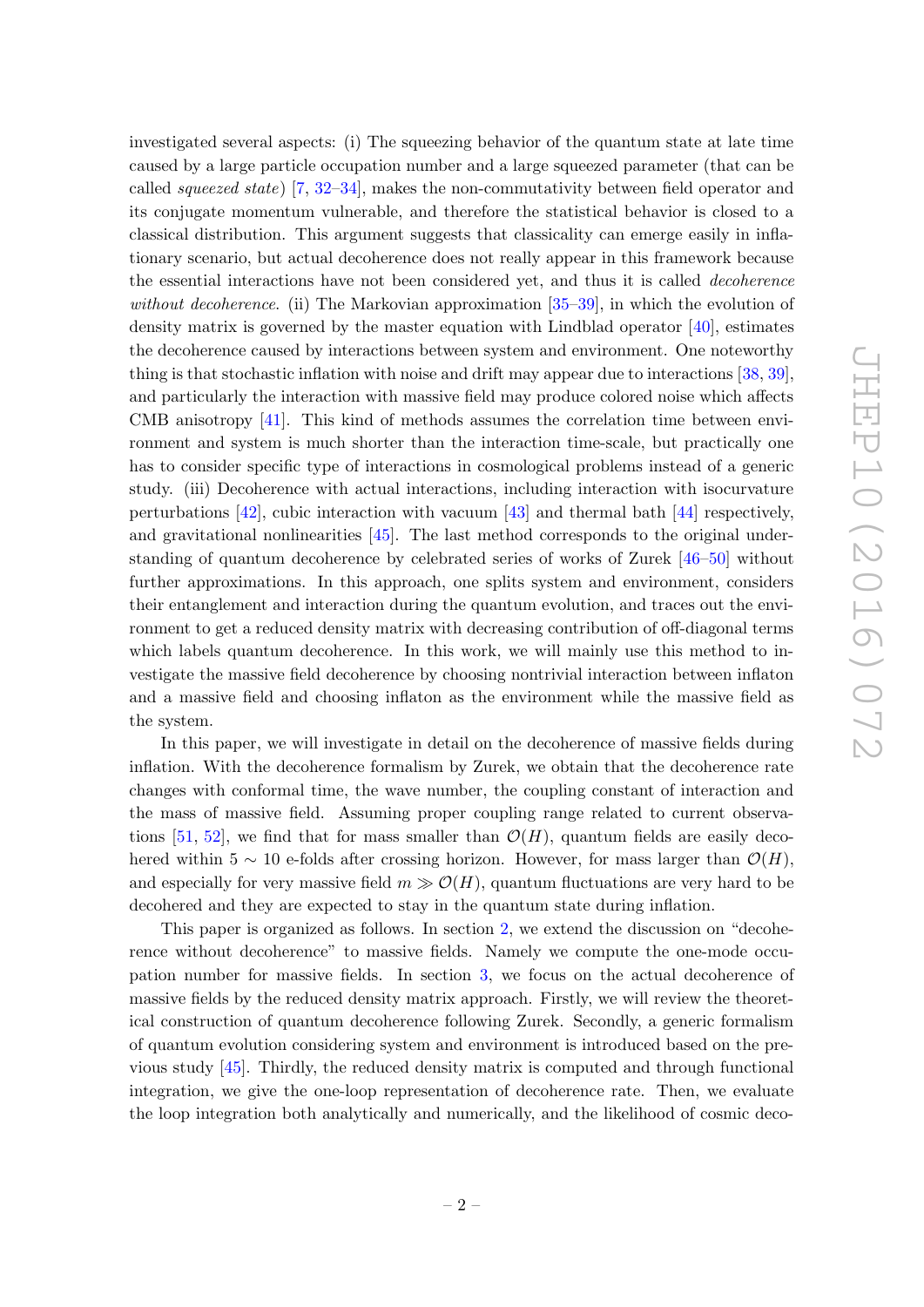herence with different masses are shown quantitatively. We conclude in section [4.](#page-19-0) In this paper, we set the reduced Planck mass  $M_{\rm pl} = 1$ .

#### <span id="page-3-0"></span>2 Curved spacetime: squeezed state or not?

For inflationary cosmology with a massless curvature mode only, the well-know cosmic decoherence theory predicts a strongly squeezed state near the Hubble crossing. This squeezed state is produced by the strongly curved spacetime geometry, which causes the dynamical mixing of canonical fields and their conjugate momenta, and the modification of the creation annihilation operators by a time-dependent Bogolubov transformation. As a result, the one-mode occupation number  $n_k$  diverges in de Sitter spacetime. This phenomena causes a largely enhanced possibility of actual quantum decoherence in the understanding of Zurek [\[46](#page-25-12)[–50\]](#page-26-0). Namely, a large occupation number means a system which is approximately classical, something like Schrödinger's cat instead of a fundamental particle theory system with low particle numbers. A large occupation number is related to a squeezed parameter [\[33,](#page-25-13) [34,](#page-25-2) [53,](#page-26-3) [54\]](#page-26-4),  $r_k$ , as

$$
n_k = \sinh^2(r_k),\tag{2.1}
$$

where the delta function has been factored out. Large  $n_k$  or large  $r_k$  implies the semiclassicality of the system, with a large number of particles and a strongly suppressed commutation relation. This gives a squeezed phase space  $[54]$  (that is why it is called *squeezed*).

This phenomena is known as decoherence without decoherence and has been discussed in a series of studies (eg. [\[33,](#page-25-13) [34,](#page-25-2) [36,](#page-25-14) [53,](#page-26-3) [55\]](#page-26-5)). Decoherence without decoherence is strongly connected to the actual decoherence by some mathematical and physical arguments both in cosmology and quantum lab condition. This connection can be seen from the positivity of Wigner function with the full density matrix, where the time for a positive Wigner function (as a feature for a nearly classical state) is approximately the time for actual decoherence because of a large possibility to be quickly decohered as a squeezed state [\[35,](#page-25-3) [56,](#page-26-6) [57\]](#page-26-7).

In this section, we will introduce the one-mode occupation number in the context for general mass. Unlike the massless case, a massive field in de Sitter behaves differently in the context of decoherence without decoherence. From this analysis, one can get the physical intuition to determine in which situation decoherence takes place (having in mind that interaction delays the actual decoherence time, as we shall see in later sections). Part of this computation is achieved by some previous works [\[53,](#page-26-3) [55\]](#page-26-5).

Let us consider the Lagrangian for a massive field in de Sitter space,

$$
\mathcal{L}_{\sigma} = \sqrt{-g} \left( -\frac{1}{2} \partial^{\mu} \sigma \partial_{\mu} \sigma - \frac{1}{2} m^{2} \sigma^{2} \right) , \qquad (2.2)
$$

the time-dependent quantum solution for the mode function is given by

$$
\sigma(\tau, \mathbf{x}) = \int \frac{d^3 \mathbf{k}}{(2\pi)^3} e^{i\mathbf{k} \cdot \mathbf{x}} (\varsigma_k(\tau) a_{\mathbf{k}}(\tau_i) + \varsigma_k^*(\tau) a_{-\mathbf{k}}^\dagger(\tau_i)), \qquad (2.3)
$$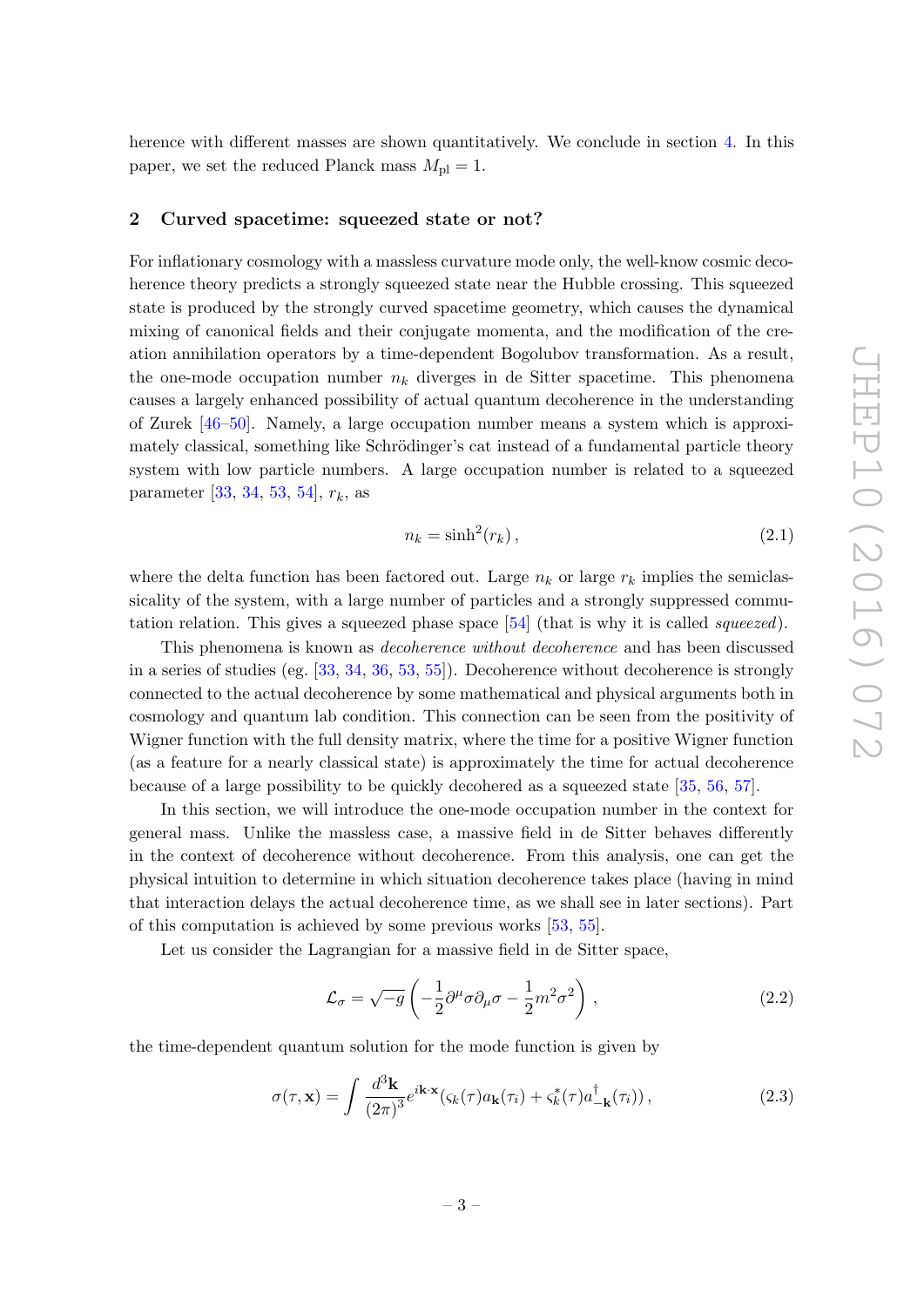where

$$
\varsigma_k(\tau) = ie^{\frac{\pi i}{4} + \frac{\pi i \nu}{2}} \frac{\sqrt{\pi}}{2} H(-\tau)^{3/2} H_{\nu}^{(1)}(-k\tau), \qquad (2.4)
$$

and  $\nu = \sqrt{\frac{9}{4} - \frac{m^2}{H^2}}$  (note that the index  $\nu$  can be a pure imaginary number if m is larger than  $\frac{3H}{2}$ ). We denote  $\tau$  is the conformal time from  $-\infty$  to 0, and  $\tau_0$  for a specific initial time of inflation. If we define a new field variable  $y = a\sigma$ , the new field

$$
y(\tau, \mathbf{x}) = \int \frac{d^3 \mathbf{k}}{(2\pi)^3} e^{i\mathbf{k} \cdot \mathbf{x}} (z_k(\tau) a_{\mathbf{k}}(\tau_0) + z_k^*(\tau) a_{-\mathbf{k}}^\dagger(\tau_0)), \qquad (2.5)
$$

with

$$
z_k(\tau) = ie^{\frac{\pi i}{4} + \frac{\pi i \nu}{2}} \frac{\sqrt{\pi}}{2} (-\tau)^{1/2} H_{\nu}^{(1)}(-k\tau), \qquad (2.6)
$$

corresponds to ordinary quantized scalar field in the flat space quantum field theory. In the subhorizon limit, the mode function has a consistent behavior with the flat space case, namely the Bunch-Davis vacuum

$$
z_k(\tau \to \tau_0) = \frac{1}{\sqrt{2k}} e^{-ik\tau} . \tag{2.7}
$$

One can also write down the Lagrangian in terms of field  $y$ 

$$
\mathcal{L}_{\sigma} = \frac{1}{2} a \dot{y}^2 - \frac{1}{2a} \partial_i y \partial_i y + \frac{1}{2} \left( \frac{\dot{a}^2}{a} - m^2 a \right) y^2 - \dot{a} \dot{y} y, \qquad (2.8)
$$

and also, the Hamiltonian

$$
\mathcal{H}_{\sigma} = \frac{\dot{a}}{a} \Pi y + \frac{1}{2} \frac{\Pi^2}{a} + \frac{1}{2a} \partial_i y \partial_i y + \frac{a}{2} m^2 y^2, \qquad (2.9)
$$

with the Lengendre transformation

<span id="page-4-0"></span>
$$
\Pi = y' - \frac{a'}{a}y,\tag{2.10}
$$

where primes mean the derivative for the conformal time coordinate. Thus, for the following one-mode field and its conjugate

$$
y_{\mathbf{k}}(\tau) = z_k(\tau) a_{\mathbf{k}}(\tau_0) + z_k^*(\tau) a_{-\mathbf{k}}^\dagger(\tau_0),
$$
  
\n
$$
\Pi_{\mathbf{k}}(\tau) = \left(z'_k(\tau) - \frac{a'}{a} z_k(\tau)\right) a_{\mathbf{k}}(\tau_0) + \left(z'^*_k(\tau) - \frac{a'}{a} z_k^*(\tau)\right) a_{-\mathbf{k}}^\dagger(\tau_0),
$$
\n(2.11)

the time-dependent creation annihilation operators in the Heisenberg picture will be given by

$$
a_{\mathbf{k}}(\tau) = \frac{1}{\sqrt{2}} \left( \sqrt{|\omega_k(\tau)|} y_{\mathbf{k}}(\tau) + \frac{i}{\sqrt{|\omega_k(\tau)|}} \Pi_{\mathbf{k}}(\tau) \right),
$$
  

$$
a_{-\mathbf{k}}^{\dagger}(\tau) = \frac{1}{\sqrt{2}} \left( \sqrt{|\omega_k(\tau)|} y_{\mathbf{k}}(\tau) - \frac{i}{\sqrt{|\omega_k(\tau)|}} \Pi_{\mathbf{k}}(\tau) \right),
$$
 (2.12)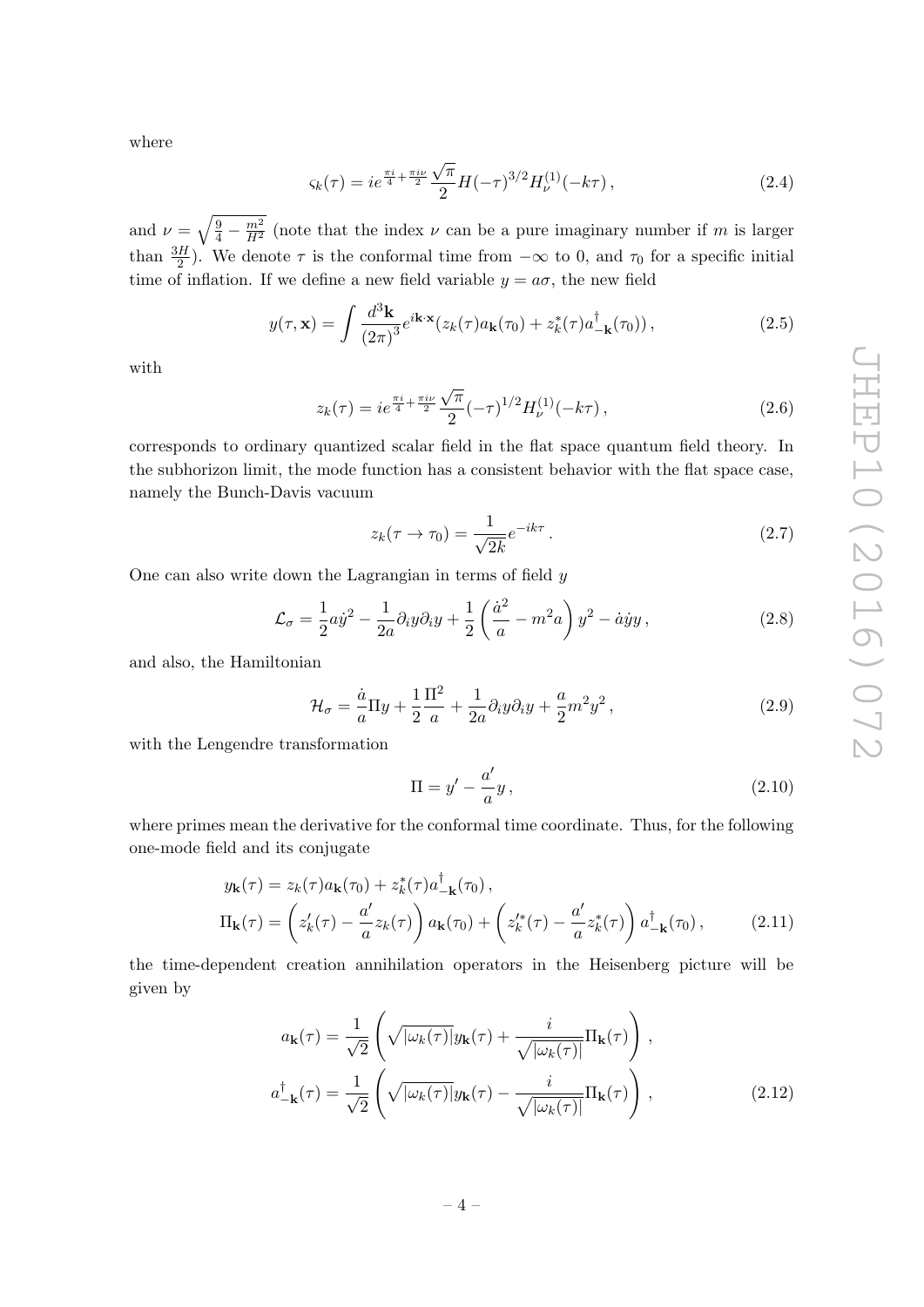where the frequency is given as

$$
\omega_k(\tau) = \sqrt{m^2 a^2 + k^2 - \frac{a''}{a}} = k \sqrt{\frac{1}{k^2 \tau^2} \left(\frac{1}{4} - \nu^2\right) + 1}.
$$
 (2.13)

This is essentially the Bogolubov transformation. Thus the one-mode occupation number (factored out the delta function) is given by

$$
n_k(\tau) = \frac{1}{2} \left| \sqrt{|\omega_k(\tau)|} z_k(\tau) - \frac{i}{\sqrt{|\omega_k(\tau)|}} \left( z'_k(\tau) - \frac{a'}{a} z_k(\tau) \right) \right|^2
$$
  

$$
= \frac{1}{2} \left( |\omega_k(\tau)| z_k(\tau) z_k^*(\tau) + \frac{1}{|\omega_k(\tau)|} |z'_k(\tau) - \frac{a'}{a} |^2 + 2 \operatorname{Im} z_k^*(\tau) \left( z'_k(\tau) - \frac{a'}{a} \right) \right).
$$
\n(2.14)

It's difficult to see the behavior of occupation number as functions of  $-k\tau$  and m from Hankel functions directly. Thus we are going to use the Taylor expansion to show its behavior around  $k\tau \to 0^-$  with the expansion formula of Hankel functions. Different leading order scalings with real, imaginary cases of  $\nu$ , and different regions below or above the conformal mass  $\nu^2 = \frac{1}{4}$  will cause totally different situations of  $n_k(\tau)$ , namely

• For  $0 < \nu < \frac{1}{2}$ , or  $\sqrt{2}H < m < \frac{3}{2}H$ , we obtain

<span id="page-5-0"></span>
$$
n_k(\tau) = \frac{2^{-3+2\nu}(5-6\nu)\Gamma^2(\nu)}{\pi\sqrt{1-4\nu^2}}(-k\tau)^{-2\nu},
$$
\n(2.15)

thus a larger mass will cause a smaller occupation number in this region, namely harder to decohere.

• For  $\nu = \frac{1}{2}$  $\frac{1}{2}$ , namely  $m =$ √ 2H for the conformal mass, we obtain

$$
n_k(\tau) = \frac{1}{4}(-k\tau)^{-2}.
$$
 (2.16)

The reason is given as follows. Although in the conformal mass the mode function is the same as the flat spacetime. However, the conjugate field momentum is still modified by de Sitter space. The gravitational contribution in the momentum (Equa-tion [\(2.10\)](#page-4-0)) gives the modification term  $\frac{a'}{a}$  $\frac{a'}{a}z_k$  in Equation [\(2.14\)](#page-5-0). Although the first two terms in the first line of Equation [\(2.14\)](#page-5-0) cancel each other, the  $\frac{a'}{a}$  $\frac{a'}{a}z_k$  term gives a contribution  $\frac{1}{2} \left| \frac{i}{\sqrt{2}} \right|$ k  $a'$  $rac{a'}{a}z_k(\tau)$  $\frac{2}{4} = \frac{1}{4}$  $\frac{1}{4}(-k\tau)^{-2}$ . Thus, in de Sitter the scalar field with conformal mass is still in the squeezed state near exiting the horizon.

• For  $\frac{1}{2} < \nu \leq \frac{3}{2}$  $\frac{3}{2}$ , or  $0 \le m < \sqrt{2}H$ , we obtain

$$
n_k(\tau) = \frac{2^{-2+2\nu}(2 - 3\nu + 2\nu^2)\Gamma^2(\nu)}{\pi\sqrt{4\nu^2 - 1}} (-k\tau)^{-2\nu}.
$$
 (2.17)

Thus we know that the occupation number for conformal and non-conformal case is not continuous because the dependence comes to another branch in different regions of  $\nu$ .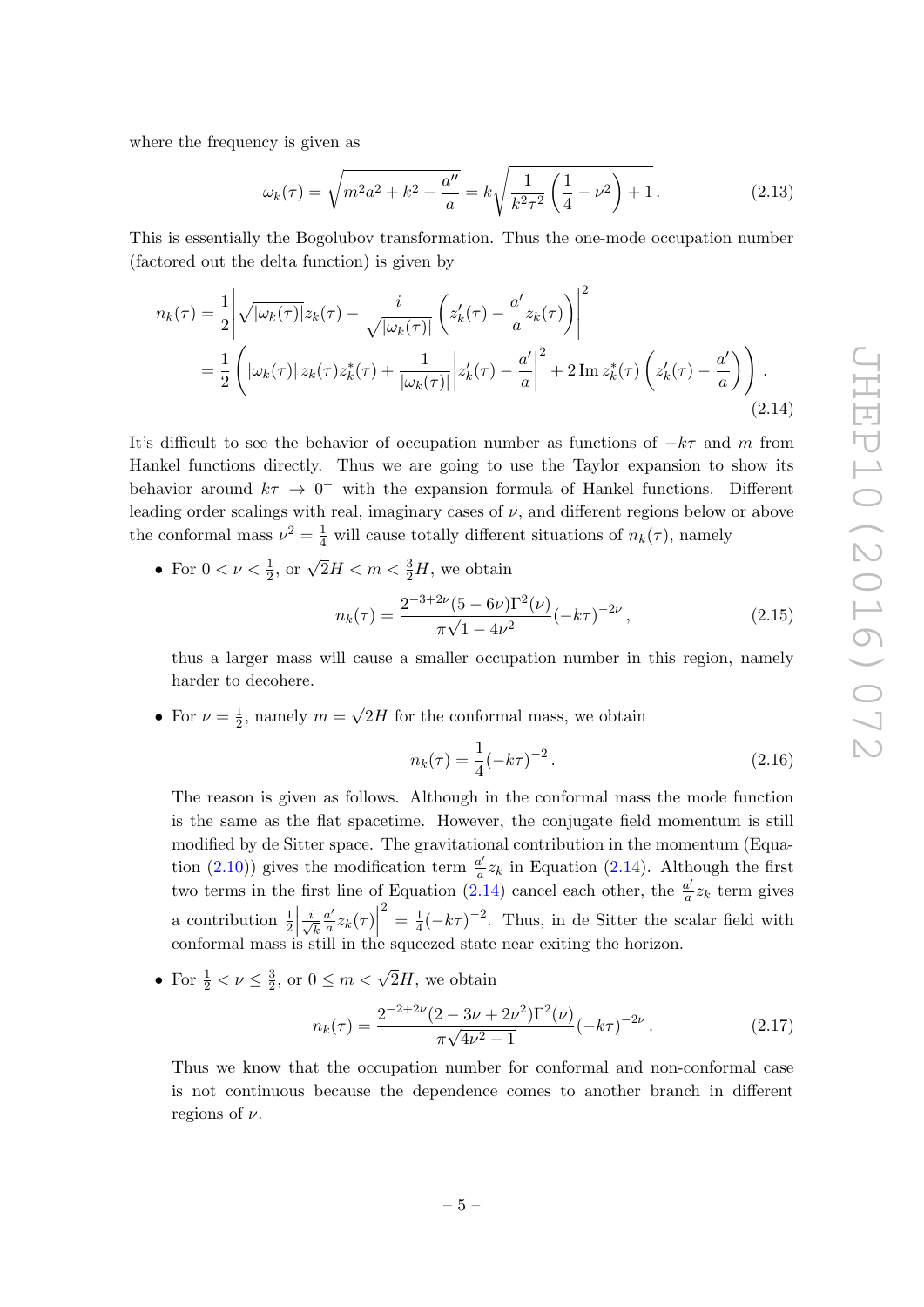

<span id="page-6-0"></span>**Figure 1.** The function  $\vartheta(v)$  as the maximal  $n_k(\tau)$ . We use the logarithmic scaling for the function  $\vartheta(v)$ .

• For  $\nu = 0$ , or  $m = \frac{3}{2}H$ , we obtain

$$
n_k(\tau) = \frac{5\log^2(-k\tau)}{2\pi}.
$$
 (2.18)

In this critical damping case we get a logarithmic divergence which is still a squeezed state.

• For  $\nu \in i\mathbb{R}^+$ , or  $m > \frac{3}{2}H$ , defining  $\nu = iv$  with  $v > 0$ , we have

$$
n_k(\tau) = \frac{(5+4v^2)\coth(\pi v)}{4v\sqrt{1+4v^2}} - \frac{1}{2} + \frac{1}{4\pi\sqrt{1+4v^2}}\operatorname{Re}\left[2^{-2iv}(5+6iv)\Gamma^2(-iv)(-k\tau)^{2iv}\right].
$$
\n(2.19)

This result shows a vibrating feature for very massive field in de Sitter space. There is no divergence near dS boundary  $k\tau \to 0^+$ . In fact, the result is vibrating but bounded by

$$
n_k(\tau) \le \vartheta(v) = \frac{(5+4v^2)\coth(\pi v)}{4v\sqrt{1+4v^2}} - \frac{1}{2} + \frac{\left|\Gamma^2(iv)\right|\sqrt{25+36v}}{4\pi\sqrt{1+4v^2}}.
$$
 (2.20)

One can plot the bounded function as the following figure [1.](#page-6-0) One can see that the bounded function approaches zero. Quantitatively, we have the large mass expansion

$$
\vartheta(v) \sim \frac{9}{16v^2} \coth[\pi v] \sim \frac{9}{16v^2} \,. \tag{2.21}
$$

So the vibration amplitude of occupation number will decrease with the increasing mass.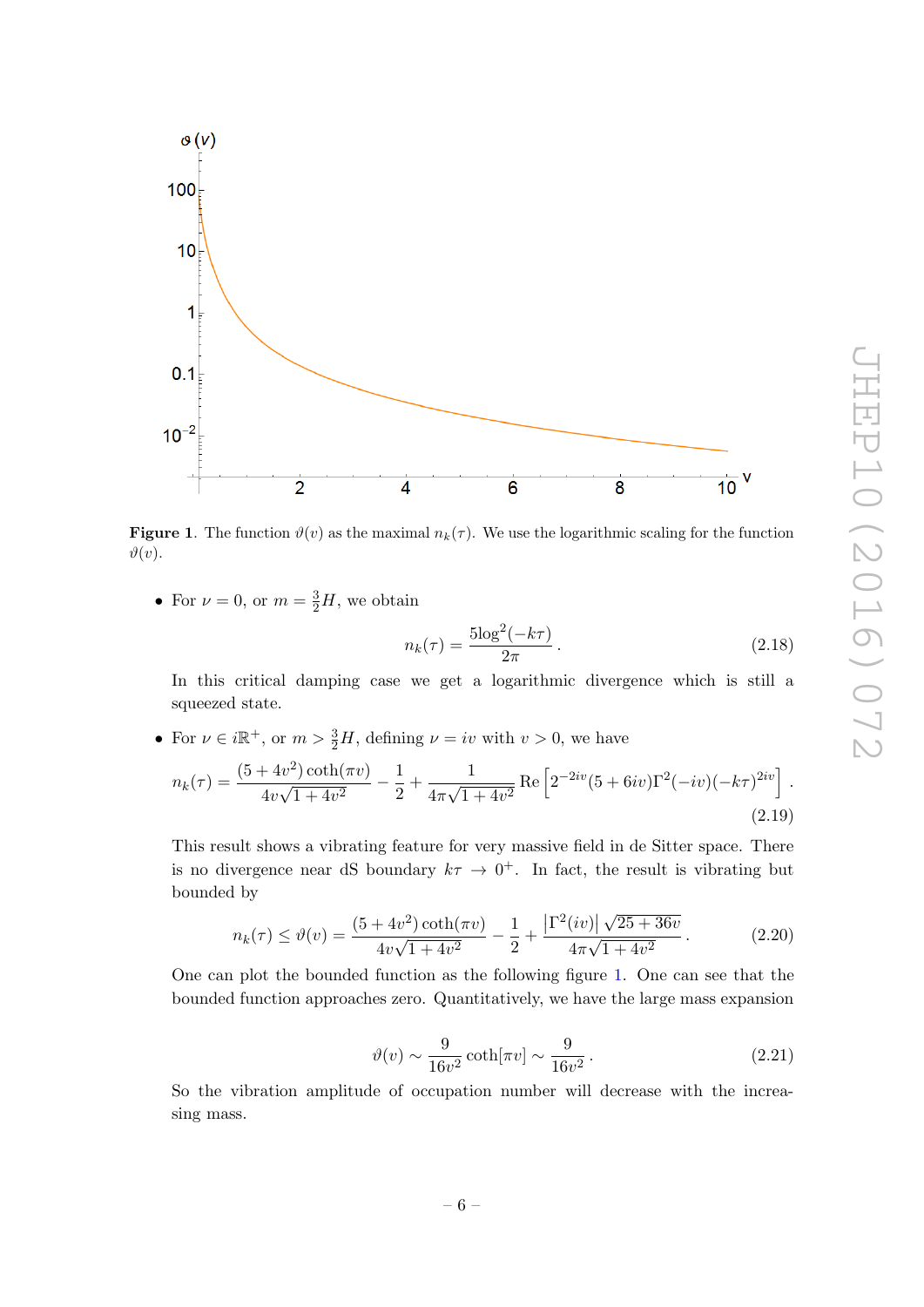To summarize for the one-mode occupation number for different mass in de Sitter space, now we can successfully distinguish whether a given scalar field will occupy a squeezed state in de Sitter space, which is given as follows,

• Squeezed state  $(0 \le m \le \frac{3}{2}H)$ :

In this mass region the quantum fields will occupy a divergent occupation number near the Hubble crossing, in which a process called decoherence without decoherence will happen and gives a large possibility to achieve the actual decohere. Generally, the divergent scale will be  $(-k\tau)^{-2\nu}$  where  $\nu = \sqrt{\frac{9}{4} - \frac{m^2}{H^2}}$ . The only two exceptions will be the conformal mass  $m =$ √  $\overline{2}H$  or  $\nu=\frac{1}{2}$  $\frac{1}{2}$  (which suddenly skips different branches of the dependence and gives a divergence scaling  $(-k\tau)^{-2}$  and the critical damping mass  $m = \frac{3}{2}H$  or  $\nu = 0$  (which will gives a logarithmic divergence  $\log(-k\tau)$ ).

• Non-squeezed state or quantum state  $(m > \frac{3}{2}H)$ :

In this mass region the quantum fields will never occupy the infinity particle number during inflation. Near the Hubble crossing epoch quantum fields will vibrate very fast as  $\sin(\log(-k\tau))$ . However, this vibration will be suppressed by  $(\text{Im}[\nu])^{-2}$ , thus the particle number will be smaller for a larger mass, and harder to decohere. Also, for a super massive field  $m \approx M_{\text{pl}} = 1$  and even larger, the particle number will easily fall to zero.

## <span id="page-7-0"></span>3 Actual quantum decoherence for general mass

#### <span id="page-7-1"></span>3.1 Towards a classical universe

After introducing decoherence without decoherence, we give a short introduction on the quantum decoherence following Zurek [\[46](#page-25-12)[–50\]](#page-26-0).

In Schrödinger picture, a system is described by an evolving quantum state that can be expressed by various superpositions with different bases. For clearly showing the probability interpretation of a quantum state, a pure state can define a density matrix with basis

$$
|\psi\rangle = \sum_{i} \Psi_{i} |b_{i}\rangle \Rightarrow \rho = |\psi\rangle\langle\psi| = \sum_{i} \left| \Psi_{i} \right|^{2} |b_{i}\rangle\langle b_{i}| + \sum_{i \neq j} \Psi_{i} \Psi_{j}^{*} |b_{i}\rangle\langle b_{j}|.
$$
 (3.1)

The diagonal terms are interpreted as probability density, and the off-diagonal terms are ascribed to the quantum coherence of state. Such a quantity includes the statistical properties needed for describing the system. On the other hand, the interaction with environment, which is defined by the part outside the system, can select untouched, preferred pointer states to form a particular basis after time evolution, according to the theory of environment-induced superselection (Einselection) [\[46,](#page-25-12) [47,](#page-25-15) [49,](#page-25-16) [50\]](#page-26-0),

<span id="page-7-3"></span><span id="page-7-2"></span>
$$
|\psi\rangle|\mathcal{E}\rangle \to \sum_{i} \tilde{\Psi}_i|a_i\rangle|\mathcal{E}_i\rangle \ , \qquad \langle \mathcal{E}_i|\mathcal{E}_j\rangle \approx \delta_{ij} \ . \tag{3.2}
$$

The nearly orthogonality is attributed to the numerous degrees of freedom of environment, and this condition is essential for quantum decoherence process. The composite of system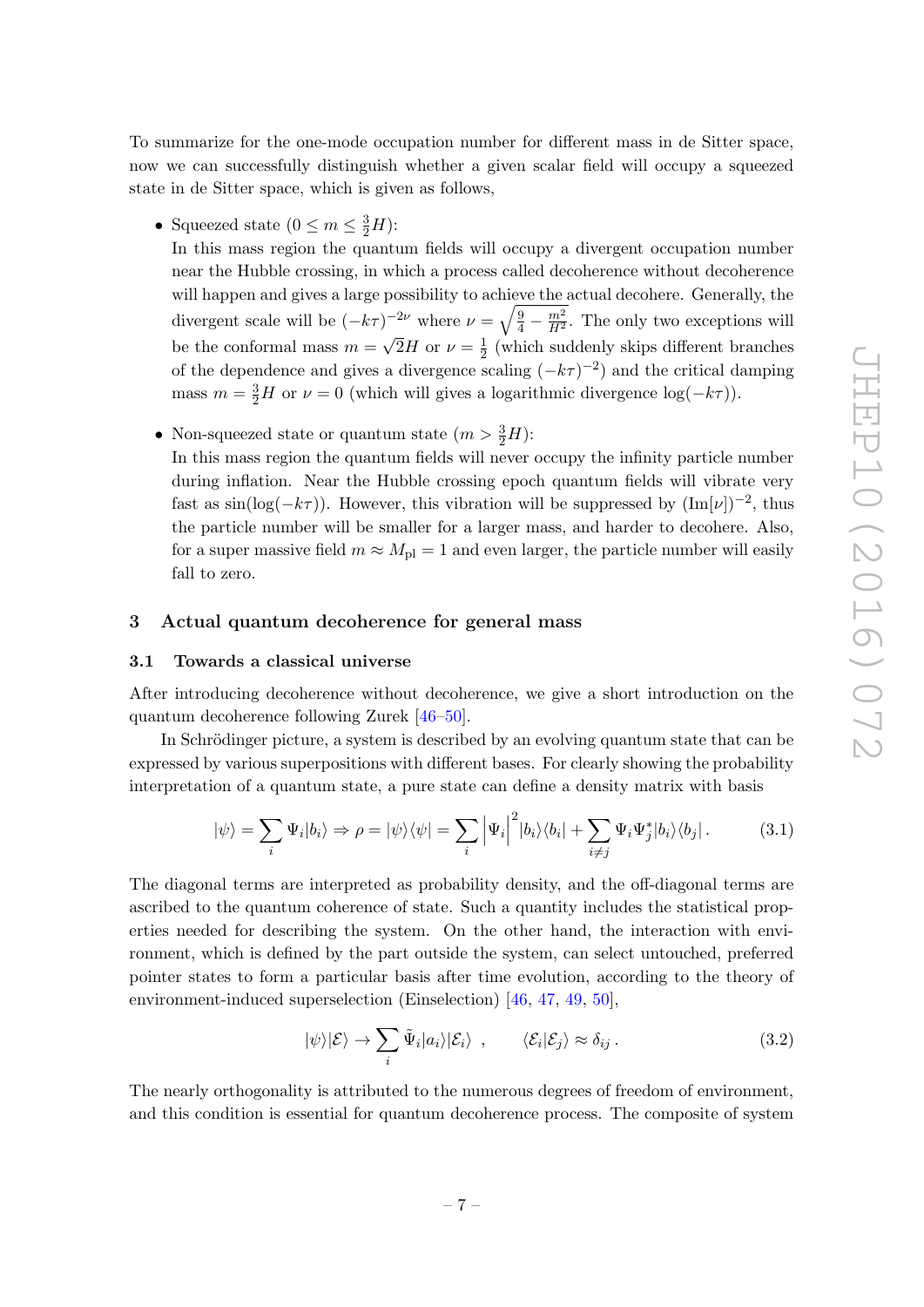and environment forms a Hilbert space via tensor product of two sub-Hilbert spaces,

$$
\mathcal{H}_{\mathcal{T}} = \mathcal{H}_{\mathcal{S}} \otimes \mathcal{H}_{\mathcal{E}}.
$$
\n(3.3)

Physically, all the observations of system are only related to the knowledge acquired from the system instead of the whole composite. Mathematically, the expectation values of such observations depend on the density matrix after tracing out the environment,

$$
\langle \mathcal{O}_{\mathcal{S}} \otimes I_{\mathcal{E}} \rangle = \text{Tr}_{\mathcal{S}} \Big( \text{Tr}_{\mathcal{E}}(\rho) \mathcal{O}_{\mathcal{S}} \Big) . \tag{3.4}
$$

The operator  $\rho_R = \text{Tr}_{\mathcal{E}}(\rho)$  is called the reduced density matrix, and clearly it records the statistical properties including probability and quantum coherence, as shown in Equation [\(3.1\)](#page-7-2). With the process of Einselection and orthogonality of environment states shown in Equation  $(3.2)$ , the reduced density matrix is diagonalized,

$$
\rho_R = \sum_i \left| \tilde{\Psi}_i \right|^2 |a_i\rangle\langle a_i| \,. \tag{3.5}
$$

The matrix with such a form defines a mixed state in which possible configurations have classical probabilities  $p_i =$  $\tilde{\Psi}_i$ 2 , and the expectation values of observations are expressed by ensemble average,

$$
\langle \mathcal{O}_{\mathcal{S}} \rangle = \sum_{i} p_i \langle a_i | \mathcal{O}_{\mathcal{S}} | a_i \rangle. \tag{3.6}
$$

Comparing with Equation [\(3.1\)](#page-7-2), the terms with quantum coherence disappear, and the reduced density matrix only records classical statistics. Such phenomenon can also be understood as loss of the information that is quantified by the increased entropy of the mixed state [\[50\]](#page-26-0),

$$
S_{\text{mixed}} = -\text{Tr}_{\mathcal{S}}\left(\rho_R \log \rho_R\right) > S_{\text{pure}} = 0, \tag{3.7}
$$

leading to quantum decoherence of system states. Overall, the decoherence is characterized by the vanish off-diagonal terms in the reduced density matrix with the basis formed by pointer states. Regarding the pointer states of quantum fluctuations during inflation, previous research had argued that the environment distinguishes the field-amplitude basis [\[34,](#page-25-2) [35\]](#page-25-3), and thus it is proper to analyze the wave functional of the whole composite of the massive field and the inflaton. With the field-amplitude representation, the trace of density matrix is given by functional integration with respect to inflaton, and thus the reduced density matrix can be calculated if the wave functional is obtained.

#### <span id="page-8-0"></span>3.2 Settings and a generic formalism

We consider the theory including a (nearly) massless inflaton  $\varphi$  and a massive field  $\sigma$ during the course of inflation. The interaction which renders the inflaton field to decohere the massive field is a dimension-five operator.

$$
\mathcal{L}_{\text{int}} = -g a \sigma (\partial_i \varphi)(\partial_i \varphi) = -\frac{a}{2} \frac{\sigma (\partial_i \varphi)(\partial_i \varphi)}{\Lambda}, \qquad (3.8)
$$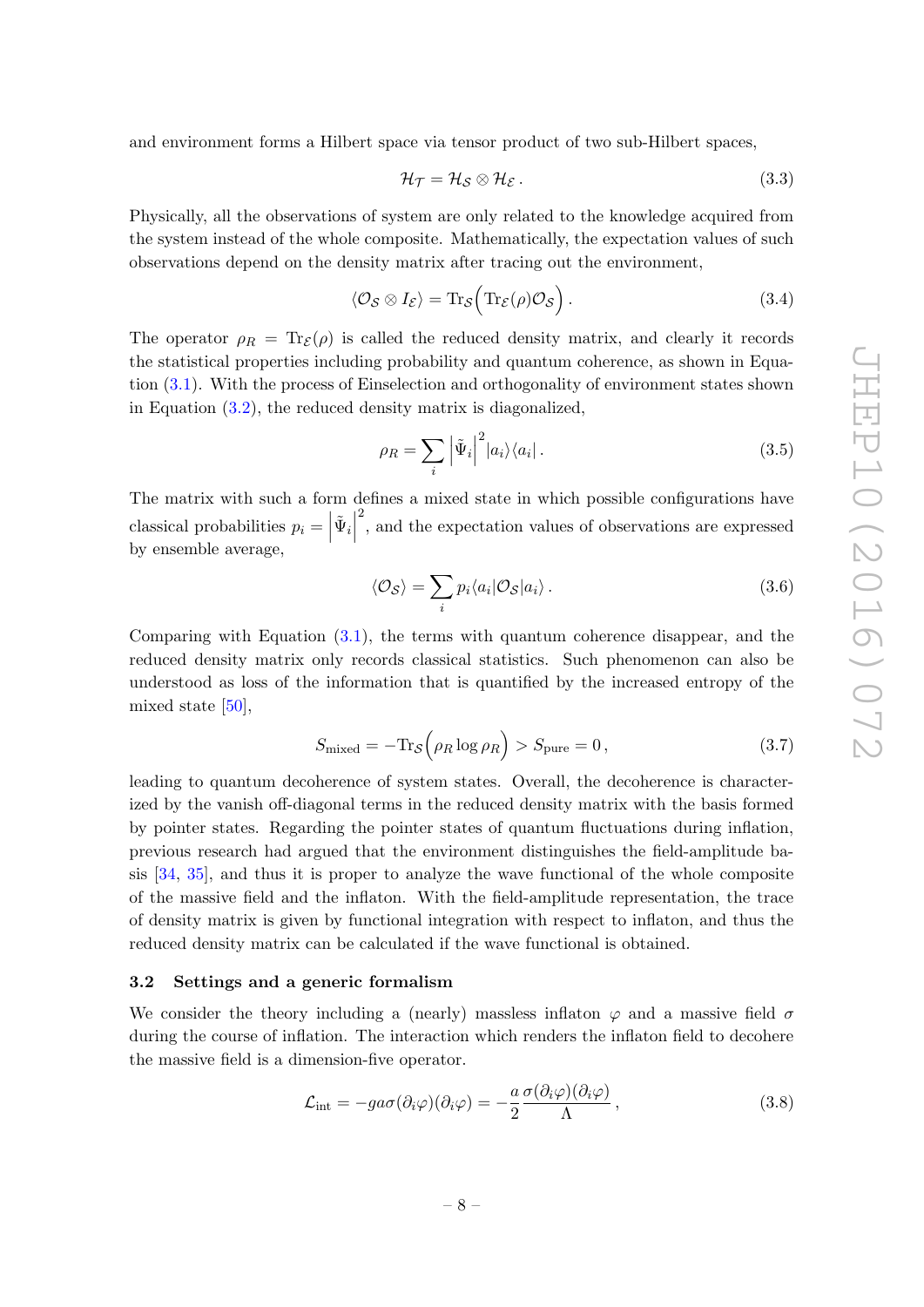This kind of interaction appears in the effective field theory (EFT) of multi-field inflation, and the observations constrain the cutoff scale to satisfy  $\Lambda > \mathcal{O}(10^{-3} \sim 1)M_{\rm pl} = \mathcal{O}(10^{-3} \sim 1)$ 1)  $[52]$ . In  $[45]$ , the coupling constant (for inflaton) is

$$
g_{\rm GR} = \frac{(\epsilon + \eta)}{4\sqrt{2\epsilon}M_{\rm pl}} < \frac{1}{\Lambda},\tag{3.9}
$$

which is comparable to the case of EFT, hence we choose this to be the coupling constant. Therefore, the interaction is assumed to be small. With this interaction, we can study the evolution of density matrix in the inflationary background. It is useful to calculate the interaction Hamiltonian,

$$
H_{int} = g \int d^3 \mathbf{x} \ a(\tau) \sigma(\partial_i \varphi)(\partial_i \varphi)
$$
  
= 
$$
-g \int d^3 \mathbf{x} \int \frac{d^3 \mathbf{k}}{(2\pi)^3} \frac{d^3 \mathbf{k}'}{(2\pi)^3} \frac{d^3 \mathbf{q}}{(2\pi)^3} e^{i(\mathbf{k} + \mathbf{k}' + \mathbf{q}) \cdot \mathbf{x}} a(\tau) \varphi_{\mathbf{k}} \varphi_{\mathbf{k}'} \sigma_{\mathbf{q}}(\mathbf{k} \cdot \mathbf{k}')
$$
  
= 
$$
\int_{\mathbf{k}, \mathbf{k}', \mathbf{q}} \varphi_{\mathbf{k}} \varphi_{\mathbf{k}'} \sigma_{\mathbf{q}} \tilde{\mathcal{H}}_{\mathbf{k}, \mathbf{k}', \mathbf{q}}^{int}
$$
(3.10)

where

$$
\tilde{\mathcal{H}}_{\mathbf{k},\mathbf{k}',\mathbf{q}}^{(\text{int})}(\tau) = \frac{g}{2H\tau} (q^2 - k^2 - k'^2) ,\qquad (3.11)
$$

is calculated with Fourier transform and governs the interaction in momentum space. The integration symbol means

$$
\int_{\mathbf{k},\mathbf{k}',\mathbf{q}} = \int \frac{d^3 \mathbf{k}}{(2\pi)^3} \frac{d^3 \mathbf{k}'}{(2\pi)^3} \frac{d^3 \mathbf{q}}{(2\pi)^3} (2\pi)^3 \delta^3(\mathbf{k} + \mathbf{k}' + \mathbf{q}) \,. \tag{3.12}
$$

The quantum state, which involves both two quantum field, evolves with the sum of free and interaction Hamiltonians,

$$
H = H_0 + H_{int}
$$
  
=  $\frac{1}{2} \int \frac{d^3 \mathbf{k}}{(2\pi)^3} \left\{ \frac{\pi_{\mathbf{k}}^{(\varphi)} \pi_{-\mathbf{k}}^{(\varphi)}}{a(\tau)^3} + a(\tau) k^2 \varphi_{\mathbf{k}} \varphi_{-\mathbf{k}} + \frac{\pi_{\mathbf{k}}^{(\sigma)} \pi_{-\mathbf{k}}^{(\sigma)}}{a(\tau)^3} + \left[ a(\tau) k^2 + a(\tau)^3 m^2 \right] \sigma_{\mathbf{k}} \sigma_{-\mathbf{k}} \right\}$   
+  $\int_{\mathbf{k}, \mathbf{k}', \mathbf{q}} \varphi_{\mathbf{k}} \varphi_{\mathbf{k}'} \sigma_{\mathbf{q}} \tilde{\mathcal{H}}_{\mathbf{k}, \mathbf{k}', \mathbf{q}}^{(int)}(\tau). \tag{3.13}$ 

The interaction part produces the non-Gaussianities to the total wave functional that leads to vanish off-diagonal terms of reduced density matrix. Without using the ansatz  $\Psi[\varphi,\sigma] = \Psi_{\rm G}^{(\varphi)}[\varphi]\Psi_{\rm G}^{(\sigma)}[\sigma]\Psi_{\rm NG}[\varphi,\sigma]$  in [\[45\]](#page-25-11), we calculate time-evolution operators to find the non-Gaussian part of wave functional. Firstly, we define operator

<span id="page-9-0"></span>
$$
G(\tau) = U(\tau, \tau_0)U_0^{-1}(\tau, \tau_0), \qquad (3.14)
$$

where U and  $U_0$  are ordinary unitary operators defined in QFT, and  $\tau_0$  is initial conformal time. Thus, the operator G transforms the state in free field theory to interaction theory.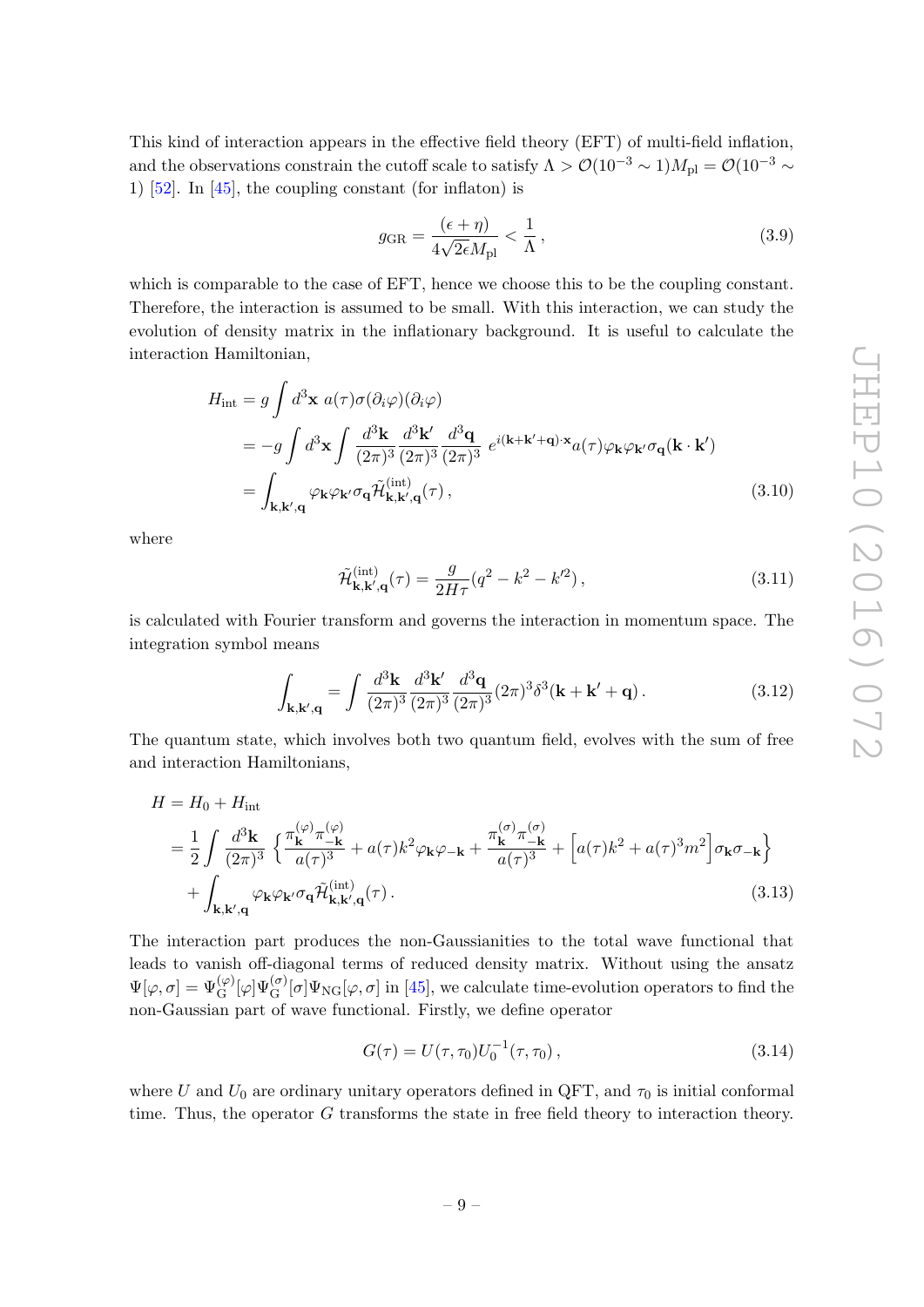With the Schrödinger equations of free and interaction theories, the differential equation for  $G(\tau)$  is obtained as

$$
\begin{cases}\ni \frac{\partial |\psi_{\rm G}\rangle}{\partial t} = H_0[\varphi(\tau_0), \sigma(\tau_0), \tau] |\psi_{\rm G}\rangle \\
i \frac{\partial |\psi\rangle}{\partial t} = H[\varphi(\tau_0), \sigma(\tau_0), \tau] |\psi\rangle \\
\Rightarrow \frac{\partial G}{\partial \tau} = -ia(\tau) \Big\{ [H[\varphi(\tau_0), \sigma(\tau_0), \tau], G] + GH_{\rm int}[\varphi(\tau_0), \sigma(\tau_0), \tau] \Big\},\n\end{cases} \tag{3.15}
$$

where  $|\psi_{\rm G}\rangle$  and  $|\psi\rangle$  are the quantum states in free field and interaction theories respectively. The initial state at  $\tau_0$  is assumed to be equal,

<span id="page-10-0"></span>
$$
|\psi(\tau_0)\rangle = |\psi_{\rm G}(\tau_0)\rangle, \qquad (3.16)
$$

and thus they satisfy

<span id="page-10-1"></span>
$$
|\psi(\tau)\rangle = G(\tau)|\psi_{\mathcal{G}}(\tau)\rangle. \tag{3.17}
$$

It is noticeable that the field arguments inside the Hamiltonians are the fields at initial time that are different from those in Heisenberg and interaction pictures. With the result from interaction picture, the solution of  $G(\tau)$  is easily found,

$$
G(\tau) = U(\tau, \tau_0) \Big( U_0^{-1}(\tau, \tau_0) U(\tau, \tau_0) \Big) U^{-1}(\tau, \tau_0)
$$
  
=  $\mathbb{T} \exp \Big( -i \int_{\tau_0}^{\tau} d\tau' \ a(\tau') U(\tau, \tau') H_{\rm int}[\varphi(\tau_0), \sigma(\tau_0), \tau'] U^{-1}(\tau, \tau') \Big),$  (3.18)

where  $\mathbb T$  is the time-ordered operator. It is easy to verify that such an expression satisfies Equation [\(3.15\)](#page-10-0). The general form of this time-ordered exponential is difficult to calculate. But with the assumption that interaction is weak enough, the result is simply related to leading terms. On the other hand, the Gaussian state to which  $G(\tau)$  operates can be solved exactly, and its wave functional is given by the product of two independent Gaussian wave packets [\[38\]](#page-25-6),

$$
\Psi_{\mathcal{G}}[\varphi,\sigma] = \Psi_{\mathcal{G}}^{(\varphi)}[\varphi]\Psi_{\mathcal{G}}^{(\sigma)}[\sigma] = \mathcal{N}(\tau)\exp\left[-\int \frac{d^3\mathbf{k}}{(2\pi)^3} \left(\varphi_{\mathbf{k}}\varphi_{-\mathbf{k}}A_{\varphi} + \sigma_{\mathbf{k}}\sigma_{-\mathbf{k}}A_{\sigma}\right)\right],\tag{3.19}
$$

where the factor inside the exponent can be calculated with the Schrödinger equation,

$$
A_{\varphi}(k,\tau) = -\frac{i}{(H\tau)^2} \frac{u'_k(\tau)}{u_k(\tau)}, \qquad A_{\sigma}(k,\tau) = -\frac{i}{(H\tau)^2} \frac{w'_k(\tau)}{w_k(\tau)},
$$
(3.20)

and the (reduced) mode functions are written to be consistent with the conventions of [\[38,](#page-25-6) [45\]](#page-25-11),

$$
u_k(\tau) \propto (-k\tau)^{\frac{3}{2}} H_{\frac{3}{2}}^{(2)}(-k\tau), \qquad w_q(\tau) \propto (-q\tau)^{\frac{3}{2}} H_{\nu}^{(2)}(-q\tau). \tag{3.21}
$$

The mode function  $u_k$  represents the quantum fluctuation solution for the massless inflaton with a Hankel index  $\frac{3}{2}$ , while the mode function  $w_q$  represents the solution for massive field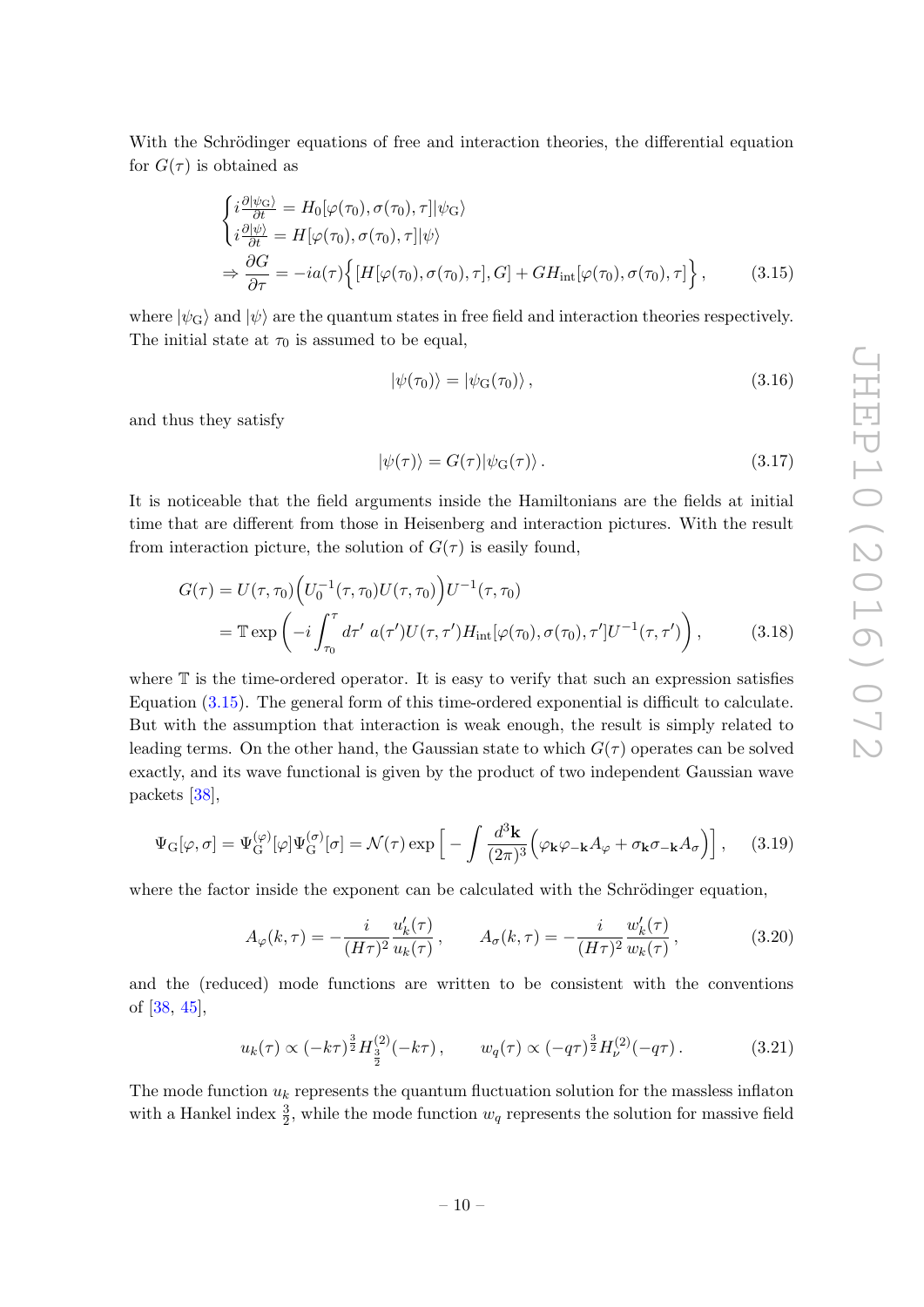with a generic Hankel index  $\nu = \sqrt{\frac{9}{4} - \frac{m^2}{H^2}}$ . For inflaton, the Hankel function can be reduced explicitly into trianglar functions, and the late-time expansion of  $A_{\varphi}(k, \tau)$  is given by

$$
A_{\varphi}(k,\tau) \approx -\frac{ik^2}{H^2\tau} + \frac{k^3}{H^2} + \mathcal{O}(k\tau),
$$
\n(3.22)

which means that the width approaches to a constant and the phase changes rapidly. With this field-amplitude representation of the Gaussian state, the first order non-Gaussianities generated by  $G(\tau)$  can be calculated. Firstly, we define an operator

$$
\mathcal{K}_{\mathbf{k},\mathbf{k}',\mathbf{q}}(\tau',\tau) = U(\tau,\tau')\varphi_{\mathbf{k}}\varphi_{\mathbf{k}'}\sigma_{\mathbf{q}}U^{-1}(\tau,\tau') = U^{-1}(\tau',\tau)\varphi_{\mathbf{k}}\varphi_{\mathbf{k}'}\sigma_{\mathbf{q}}U(\tau',\tau),\tag{3.23}
$$

which represents the first order term of  $G(\tau)$  operating to momentum conserving modes  $\mathbf{k}, \mathbf{k}', \mathbf{q}$ , and it satisfies the initial condition

$$
\mathcal{K}_{\mathbf{k},\mathbf{k}',\mathbf{q}}(\tau,\tau) = \varphi_{\mathbf{k}}\varphi_{\mathbf{k}'}\sigma_{\mathbf{q}}\,. \tag{3.24}
$$

Also, this operator can be regarded as a Green's function to connect the state at time  $\tau$  to intermediate time  $\tau'$ . For showing the dependence of this quantity on  $\tau'$ , it is suitable to find its differential equation

$$
\frac{\partial \mathcal{K}_{\mathbf{k},\mathbf{k}',\mathbf{q}}(\tau',\tau)}{\partial \tau'} = ia(\tau)U^{-1}(\tau',\tau)[H_0[\varphi(\tau_0),\sigma(\tau_0),\tau'],\varphi_{\mathbf{k}}\varphi_{\mathbf{k}'}\sigma_{\mathbf{q}}]U(\tau',\tau).
$$
(3.25)

With Equation  $(3.13)$  and canonical commutation relation, we can work out the commutator in Equation [\(3.25\)](#page-11-0) after some algebras,

$$
[H_0[\varphi(\tau_0), \sigma(\tau_0), \tau'], \varphi_\mathbf{k} \varphi_{\mathbf{k}'} \sigma_\mathbf{q}] = -if(\tau') \left( \pi_{-\mathbf{k}}^{(\varphi)} \varphi_{\mathbf{k}'} \sigma_\mathbf{q} + \varphi_{\mathbf{k}} \pi_{-\mathbf{k}'}^{(\varphi)} \sigma_\mathbf{q} + \varphi_{\mathbf{k}} \varphi_{\mathbf{k}'} \pi_{-\mathbf{q}}^{(\sigma)} \right), \quad (3.26)
$$

where

<span id="page-11-1"></span><span id="page-11-0"></span>
$$
f(\tau') = \frac{1}{a(\tau')^3} \,. \tag{3.27}
$$

The Gaussian state  $|\psi_{\rm G}(\tau)\rangle$  does not depend on the intermediate time, and thus the intermediate time derivative of the Green's function operating on Gaussian wave functional (source) can be evaluated as

$$
\frac{\partial \langle \varphi, \sigma | K_{\mathbf{k}, \mathbf{k}', \mathbf{q}}(\tau', \tau) | \psi_{\mathbf{G}}(\tau) \rangle}{\partial \tau'}
$$
\n
$$
= ia(\tau') f(\tau') \Big( A_{\varphi}(k, \tau') + A_{\varphi}(k', \tau') + A_{\sigma}(q, \tau') \Big) \langle \varphi, \sigma | K_{\mathbf{k}, \mathbf{k}', \mathbf{q}}(\tau', \tau) | \psi_{\mathbf{G}}(\tau) \rangle , \qquad (3.28)
$$

With the initial condition of  $\mathcal{K}_{k,k',q}(\tau',\tau)$ , the c-number functional  $\langle \varphi, \sigma | \mathcal{K}_{k,k',q}(\tau',\tau) |$  $\psi_G(\tau)$  can be solved, and it is expressed in exponential form

$$
\langle \varphi, \sigma | \mathcal{K}_{\mathbf{k}, \mathbf{k}', \mathbf{q}}(\tau', \tau) | \psi_G(\tau) \rangle = \exp(i\alpha(\tau', \tau)) \, \varphi_{\mathbf{k}} \varphi_{\mathbf{k}'} \sigma_{\mathbf{q}} \langle \varphi, \sigma | \psi_G(\tau) \rangle \,, \tag{3.29}
$$

where  $\varphi_{\mathbf{k}}\varphi_{\mathbf{k}'}\sigma_{\mathbf{q}}$  is the eigenvalue of field-amplitude basis, and

$$
\exp(i\alpha(\tau',\tau)) = \exp\left(-i\int_{\tau'}^{\tau} d\tau'' a(\tau'') f(\tau'') \Big(A_{\varphi}(k,\tau'') + A_{\varphi}(k',\tau'') + A_{\sigma}(q,\tau'')\Big)\right). \tag{3.30}
$$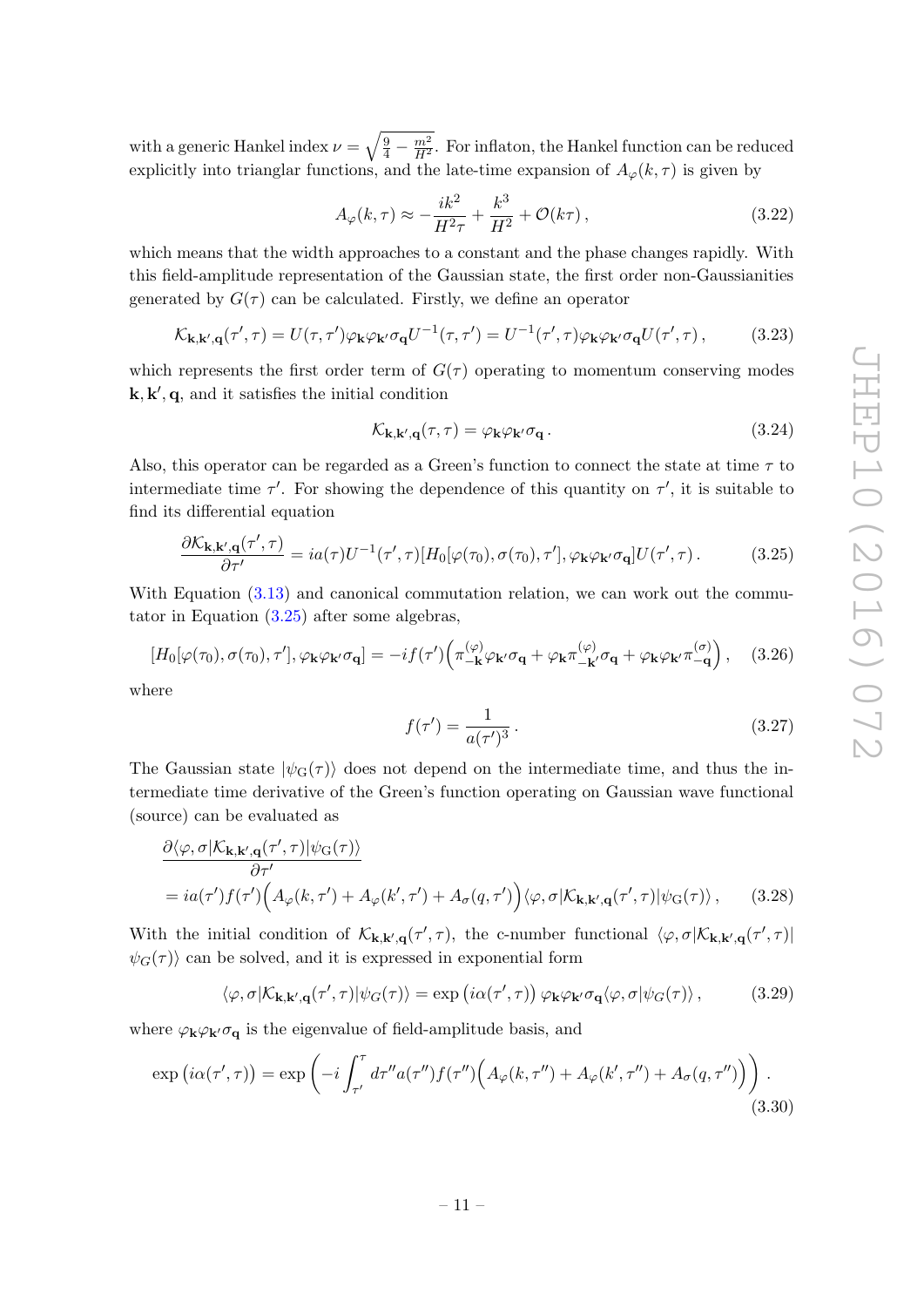After operating the Green's function on the Gaussian wave functional, extra factor appears. With weak enough coupling, the exponential of this extra factor can approximate the factor generated by  $G(\tau)$  with Equation [\(3.18\)](#page-10-1). Therefore, the total wave functional is the product of the Gaussian part and the non-Gaussian part,

<span id="page-12-2"></span>
$$
\Psi[\varphi,\sigma] = \exp\left(\int_{\mathbf{k},\mathbf{k}',\mathbf{q}} \mathcal{F}_{\mathbf{k},\mathbf{k}',\mathbf{q}}(\tau) \varphi_{\mathbf{k}} \varphi_{\mathbf{k}'} \sigma_{\mathbf{q}}\right) \Psi_{\mathbf{G}}[\varphi,\sigma],\tag{3.31}
$$

where

$$
\mathcal{F}_{\mathbf{k},\mathbf{k}',\mathbf{q}}(\tau) = -i \int_{\tau_0}^{\tau} d\tau' \ a(\tau') \tilde{\mathcal{H}}_{\mathbf{k},\mathbf{k}',\mathbf{q}}^{(\text{int})}(\tau')
$$
  
 
$$
\times \exp\left(-i \int_{\tau'}^{\tau} d\tau'' a(\tau'') f(\tau'') \Big( A_{\varphi}(k,\tau'') + A_{\varphi}(k',\tau'') + A_{\sigma}(q,\tau'') \Big) \right). (3.32)
$$

The integrand consists of a scale factor, interaction in momentum space and a factor generated by the Green function which does not depend on coupling strength. With the exact solution given by free field theory, the factor generated by the Green's function has explicit form that is the ratio of the product of three mode functions at intermediate time  $\tau'$  to final conformal time  $\tau$ ,

$$
\exp\left(-i\int_{\tau'}^{\tau} d\tau'' a(\tau'') f(\tau'') \left(A_{\varphi}(k,\tau'') + A_{\varphi}(k',\tau'') + A_{\sigma}(q,\tau'')\right)\right)
$$

$$
= \exp\left(\int_{\tau}^{\tau'} d\tau'' \frac{\partial\left(\log(u_k(\tau'')u_{k'}(\tau'')w_q(\tau''))\right)}{\partial \tau''}\right) = \frac{u_k(\tau')u_{k'}(\tau')w_q(\tau')}{u_k(\tau)u_{k'}(\tau)w_q(\tau)}.
$$
(3.33)

Combining the interaction and these mode functions, the exponent for non-Gaussian part of wave functional can be expressed by an integral

<span id="page-12-1"></span>
$$
\mathcal{F}_{\mathbf{k},\mathbf{k}',\mathbf{q}}(\tau) = \frac{ig(q^2 - k^2 - k'^2)}{2H^2} \frac{\int_{\tau_0}^{\tau} d\tau'(-\tau')^{\frac{5}{2}} H_{\frac{3}{2}}^{(2)}(-k\tau') H_{\frac{3}{2}}^{(2)}(-k'\tau') H_{\nu}^{(2)}(-q\tau')}{(-\tau)^{\frac{9}{2}} H_{\frac{3}{2}}^{(2)}(-k\tau) H_{\frac{3}{2}}^{(2)}(-k'\tau) H_{\nu}^{(2)}(-q\tau)}.
$$
(3.34)

Conceptually, the conformal time integral in Equation [\(3.34\)](#page-12-1) should be evaluated after the momentum integral in Equation [\(3.31\)](#page-12-2) because the non-Gaussian part is generated by the time integral of the interaction Hamiltonian, as shown in Equation [\(3.18\)](#page-10-1). We assume that the order of integration is interchangeable at the moment, and the advantage of defining  $\mathcal{F}_{k,k',q}(\tau)$  and writing the momentum integral explicitly is easier to trace out the environment. Together with Equation [\(3.31\)](#page-12-2), the non-Gaussian part involves every momentum conserving modes at different conformal time. The wave functional of the state consists of inflaton and massive scalar field is calculated in interaction theory, and the next step is to determine the reduced density matrix.

## <span id="page-12-0"></span>3.3 Reduced density matrix and decoherence rate

As mentioned in subsection [3.1,](#page-7-1) the decoherence is described by the vanishing off-diagonal terms of the reduced density matrix which is defined by tracing out the whole density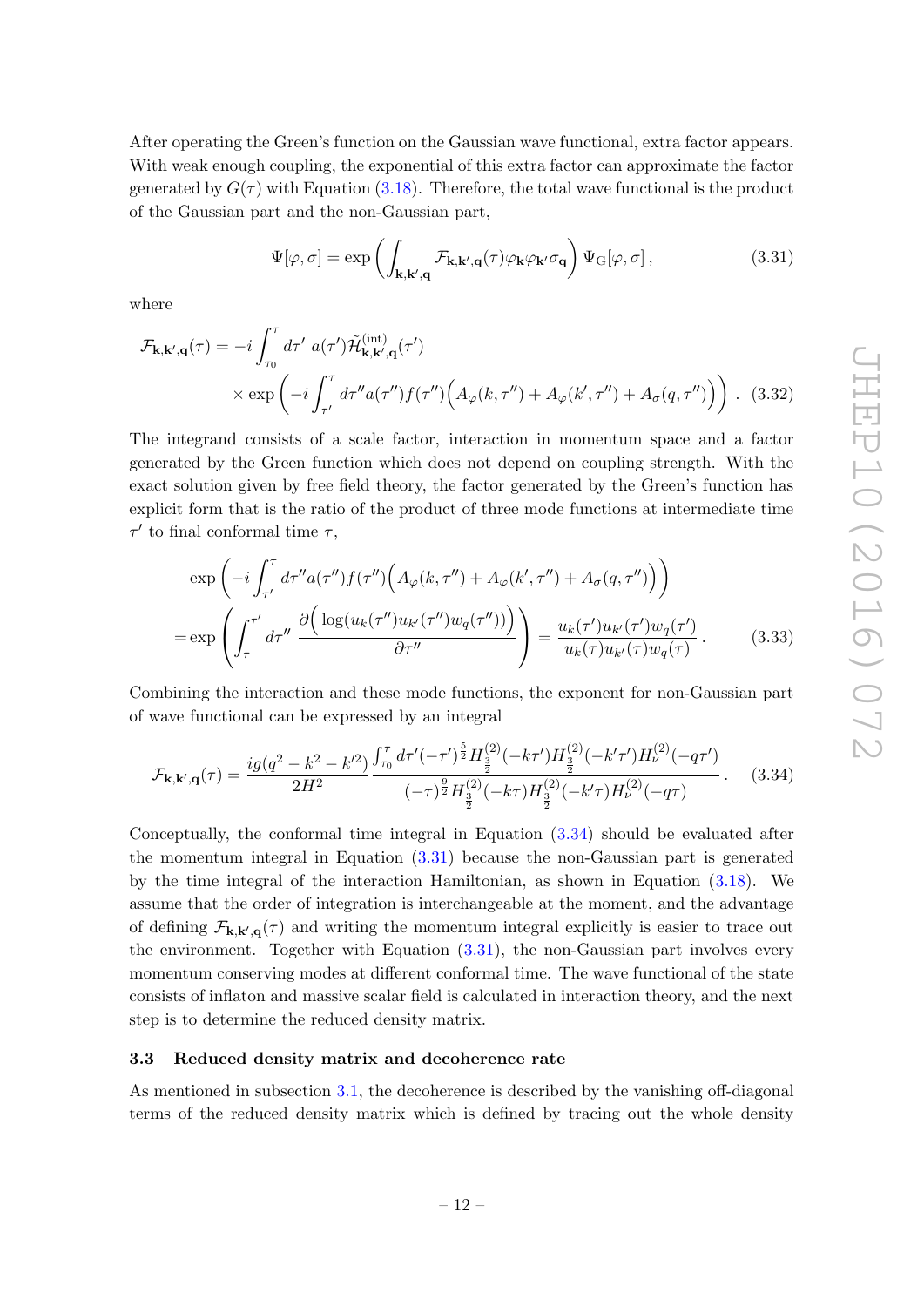matrix with environment. In the case of field theory, this matrix can be represented by a functional that takes two field configurations as arguments,

$$
\rho_R[\sigma,\tilde{\sigma}] = \Psi_G^{(\sigma)}[\sigma] \left( \Psi_G^{(\sigma)}[\tilde{\sigma}] \right)^* \int \mathcal{D}\varphi |\Psi_G^{(\varphi)}|^2 \exp \left[ \int_{\mathbf{k},\mathbf{k}',\mathbf{q}} \varphi_{\mathbf{k}} \varphi_{\mathbf{k}'} \left( \sigma_{\mathbf{q}} \mathcal{F}_{\mathbf{k},\mathbf{k}',\mathbf{q}} + \tilde{\sigma}_{\mathbf{q}} \mathcal{F}_{\mathbf{k},\mathbf{k}',\mathbf{q}}^* \right) \right]
$$
  
\n
$$
= \Psi_G^{(\sigma)}[\sigma] \left( \Psi_G^{(\sigma)}[\tilde{\sigma}] \right)^* \left( 1 + \langle X \rangle_{\varphi} + \frac{\langle X^2 \rangle_{\varphi}}{2!} + \mathcal{O} \left( \mathcal{F}^3 \right) \right)
$$
  
\n
$$
= \Psi_G^{(\sigma)}[\sigma] \left( \Psi_G^{(\sigma)}[\tilde{\sigma}] \right)^* \left( 1 + \langle X \rangle_{\varphi} + \frac{\langle X \rangle_{\varphi}^2}{2!} + \mathcal{O} \left( \mathcal{F}^3 \right) \right) \left( 1 + \frac{\langle X^2 \rangle_{\varphi} - \langle X \rangle_{\varphi}^2}{2!} + \mathcal{O} \left( \mathcal{F}^3 \right) \right)
$$
  
\n
$$
\approx \Psi_G^{(\sigma)}[\sigma] \left( \Psi_G^{(\sigma)}[\tilde{\sigma}] \right)^* \exp \left( \langle X \rangle_{\varphi} + \frac{\text{Var}_{\varphi}[X]}{2} \right), \tag{3.35}
$$

where the variable  $X$  is defined as

$$
X = \int_{\mathbf{k}, \mathbf{k}', \mathbf{q}} \varphi_{\mathbf{k}} \varphi_{\mathbf{k}'} (\sigma_{\mathbf{q}} \mathcal{F}_{\mathbf{k}, \mathbf{k}', \mathbf{q}} + \tilde{\sigma}_{\mathbf{q}} \mathcal{F}_{\mathbf{k}, \mathbf{k}', \mathbf{q}}^{*})
$$
  
= 
$$
\int_{\mathbf{k}, \mathbf{k}', \mathbf{q}} \varphi_{\mathbf{k}} \varphi_{\mathbf{k}'} \left[ (\sum \sigma_{\mathbf{q}}) \text{Re} \mathcal{F}_{\mathbf{k}, \mathbf{k}', \mathbf{q}} + i (\Delta \sigma_{\mathbf{q}}) \text{Im} \mathcal{F}_{\mathbf{k}, \mathbf{k}', \mathbf{q}} \right],
$$
(3.36)

where  $\Sigma$  means summation of two fields, while  $\Delta$  means difference of two fields, and the functional integration,

<span id="page-13-0"></span>
$$
\int \mathcal{D}\varphi |\Psi_{\mathcal{G}}^{(\varphi)}|^2 (\ldots) = \langle \ldots \rangle_{\varphi}, \qquad (3.37)
$$

and the statistical variance,

$$
Var_{\varphi}[X] = \langle X^2 \rangle_{\varphi} - \langle X \rangle_{\varphi}^2.
$$
\n(3.38)

Clearly, the reduced density matrix has the form that is proportional to the moment generating function of Gaussian distribution with unitary parameter. To avoid the difficulty of normalizing the wave functional, the decay of off-diagonal terms can be expressed by the absolute value of the ratio of off-diagonal terms to diagonal terms. One important thing is that in [\[45\]](#page-25-11) the real part of  $\mathcal{F}_{k,k',q}(\tau)$  is supposed to be small compared to its imaginary part, but this may be important when we integrate high energy modes, and therefore it is kept here. We consider the expectation value of X in Equation  $(3.35)$  first. After taking absolute value to the ratio, the term that is proportional to  $\text{Re}\mathcal{F}_{k,k',q}$  in X is cancelled, and another term in  $X$  remains imaginary with the symmetry

<span id="page-13-1"></span>
$$
\langle \varphi_{\mathbf{k}} \varphi_{\mathbf{k'}} \rangle_{\varphi} (\Delta \sigma_{-\mathbf{q}}) \text{Im} \mathcal{F}_{\mathbf{k}, \mathbf{k'}, -\mathbf{q}} = \langle \varphi_{\mathbf{k}} \varphi_{\mathbf{k'}} \rangle_{\varphi} (\Delta \sigma_{\mathbf{q}})^* \text{Im} \mathcal{F}_{\mathbf{k}, \mathbf{k'}, \mathbf{q}} ,
$$
 (3.39)

so the term  $\exp\left(\langle X\rangle_{\varphi}\right)$  contributes nothing to the result. Thus, it depends only on the variance of  $X$ , and we define  $X_1$  and  $X_2$  are the integral whose massive field arguments are all  $\sigma_{\mathbf{q}}$  and  $\tilde{\sigma}_{\mathbf{q}}$  respectively, then

$$
D\left[\sigma,\tilde{\sigma}\right] = \left| \frac{\rho_R\left[\sigma,\tilde{\sigma}\right]}{\sqrt{\rho_R\left[\sigma,\sigma\right]\rho_R\left[\tilde{\sigma},\tilde{\sigma}\right]}} \right| \approx \left| \exp\left[\frac{1}{2}\left(\text{Var}_{\varphi}\left[X\right] - \frac{\text{Var}_{\varphi}\left[X_1\right] + \text{Var}_{\varphi}\left[X_2\right]}{2}\right)\right] \right|.
$$
\n(3.40)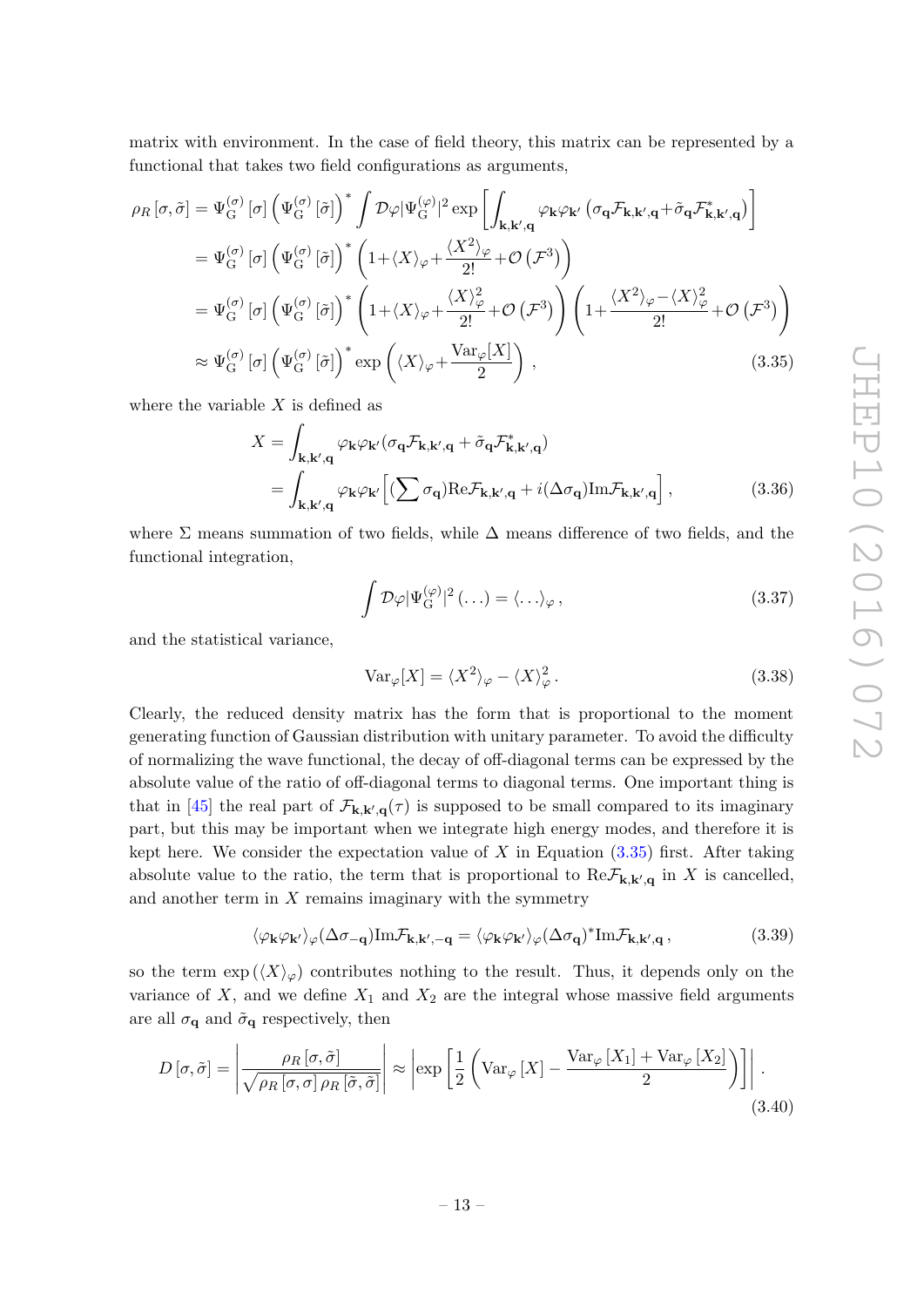The variance is related to the power spectrum of inflaton by

$$
\langle \varphi_{\mathbf{k}} \varphi_{\mathbf{k'}} \rangle_{\varphi} = (2\pi)^3 \delta^3(\mathbf{k} + \mathbf{k'}) P_{\varphi}(k, \tau) = \frac{(2\pi)^3 \delta^3(\mathbf{k} + \mathbf{k'})}{2 \text{Re}\{A_{\varphi}(k, \tau)\}}.
$$
 (3.41)

Then one can show that

$$
\operatorname{Var}_{\varphi}[X] = \int_{\mathbf{k}_{1},\mathbf{k}'_{1},\mathbf{q}_{1}} \int_{\mathbf{k}_{2},\mathbf{k}'_{2},\mathbf{q}_{2}} \left( \langle \varphi_{\mathbf{k}_{1}} \varphi_{\mathbf{k}_{2}} \rangle_{\varphi} \langle \varphi_{\mathbf{k}'_{1}} \varphi_{\mathbf{k}'_{2}} \rangle_{\varphi} + (\mathbf{k}_{2} \leftrightarrow \mathbf{k}'_{2}) \right) \times \left[ (\sigma_{\mathbf{q}_{1}} \mathcal{F}_{\mathbf{k}_{1},\mathbf{k}'_{1},\mathbf{q}_{1}} + \tilde{\sigma}_{\mathbf{q}_{1}} \mathcal{F}_{\mathbf{k}_{1},\mathbf{k}'_{1},\mathbf{q}_{1}}^{*})(1 \to 2) \right] \n= 2 \int_{\mathbf{k},\mathbf{k}',\mathbf{q}} P_{\varphi}(k,\tau) P_{\varphi}(k',\tau) \times \left\{ \left[ (\sum \sigma_{\mathbf{q}}) \text{Re} \mathcal{F}_{\mathbf{k},\mathbf{k}',\mathbf{q}} + i (\Delta \sigma_{\mathbf{q}}) \text{Im} \mathcal{F}_{\mathbf{k},\mathbf{k}',\mathbf{q}} \right] (\mathbf{q} \to -\mathbf{q}) \right\}.
$$
\n(3.42)

Then the exponent in Equation [\(3.40\)](#page-13-1) can be evaluated easily as

$$
\frac{1}{2} \left( \text{Var}_{\varphi} \left[ X \right] - \frac{\text{Var}_{\varphi} \left[ X_1 \right] + \text{Var}_{\varphi} \left[ X_2 \right]}{2} \right) = \int_{\mathbf{k}, \mathbf{k}', \mathbf{q}} P_{\varphi} \left( k, \tau \right) P_{\varphi} \left( k', \tau \right)
$$
\n
$$
\times \left[ -|\Delta \sigma_{\mathbf{q}}|^2 \middle| \mathcal{F}_{\mathbf{k}, \mathbf{k}', \mathbf{q}} \right|^2 + i \left( \text{Re} \mathcal{F}_{\mathbf{k}, \mathbf{k}', \mathbf{q}} \right) \left( \text{Im} \mathcal{F}_{\mathbf{k}, \mathbf{k}', \mathbf{q}} \right) \left( \left( \sum \sigma_{\mathbf{q}} \right) (\Delta \sigma_{\mathbf{q}}) + \text{c.c.} \right) \right]. \tag{3.43}
$$

The second term in Equation [\(3.43\)](#page-14-0) disappears after taking absolute value, and eventually the quantity depends on the absolute square of  $\mathcal{F}_{k,k',q}(\tau)$ . During inflationary epoch, the subhorizon and superhorizon modes behaves differently, and it is proper to study the reduced density matrix for a mode with momentum q. To get rid of the integral with respect to q, we use

<span id="page-14-2"></span><span id="page-14-1"></span><span id="page-14-0"></span>
$$
\int \frac{d^3 \mathbf{q}}{(2\pi)^3} = \frac{\sum_{\mathbf{q}}}{(2\pi)^3 \delta^3(0)} = \frac{\sum_{\mathbf{q}}}{V}.
$$
\n(3.44)

Thus we obtain

$$
D\left[\sigma,\tilde{\sigma}\right]\left(\mathbf{q},\tau\right) = \exp\left[-\frac{|\Delta\sigma_{\mathbf{q}}|^2}{V}\int_{\mathbf{k}+\mathbf{k}'=-\mathbf{q}}P_{\varphi}\left(k,\tau\right)P_{\varphi}\left(k',\tau\right)\left|\mathcal{F}_{\mathbf{k},\mathbf{k}',\mathbf{q}}\right|^2\right],\tag{3.45}
$$

where the symbol  $\int_{\mathbf{k}+\mathbf{k}'=-\mathbf{q}} = \int \frac{d^3\mathbf{k}}{(2\pi)}$  $rac{d^3\mathbf{k}}{(2\pi)^3} \frac{d^3\mathbf{k}'}{(2\pi)^3}$  $\frac{d^3\mathbf{k}'}{(2\pi)^3} (2\pi)^3 \delta^3(\mathbf{k} + \mathbf{k}' + \mathbf{q})$  means integration over the modes of inflaton. For the reduced density matrix in quantum mechanics, it usually satisfies the equation [\[49\]](#page-25-16)

$$
\rho_R(x, x', t) = \rho_R(x, x', 0) \exp\left(-\gamma t \left(\frac{x - x'}{\lambda_T}\right)^2\right),\tag{3.46}
$$

where  $\gamma$  represents the relaxation coefficient and  $\lambda_T$  is the thermal de Broglie wavelength. And thus the absolute value of ratio of off-diagonal terms to diagonal terms is

$$
\left| \frac{\rho_R(x, x', t)}{\sqrt{\rho_R(x, x, t)\rho_R(x', x', t)}} \right| = \left| \frac{\rho_R(x, x', 0)}{\sqrt{\rho_R(x, x, 0)\rho_R(x', x', 0)}} \exp\left(-\gamma t \left(\frac{x - x'}{\lambda_T}\right)^2\right) \right|
$$
\n
$$
= \left| \exp\left(-\gamma t \left(\frac{x - x'}{\lambda_T}\right)^2\right) \right|.
$$
\n(3.47)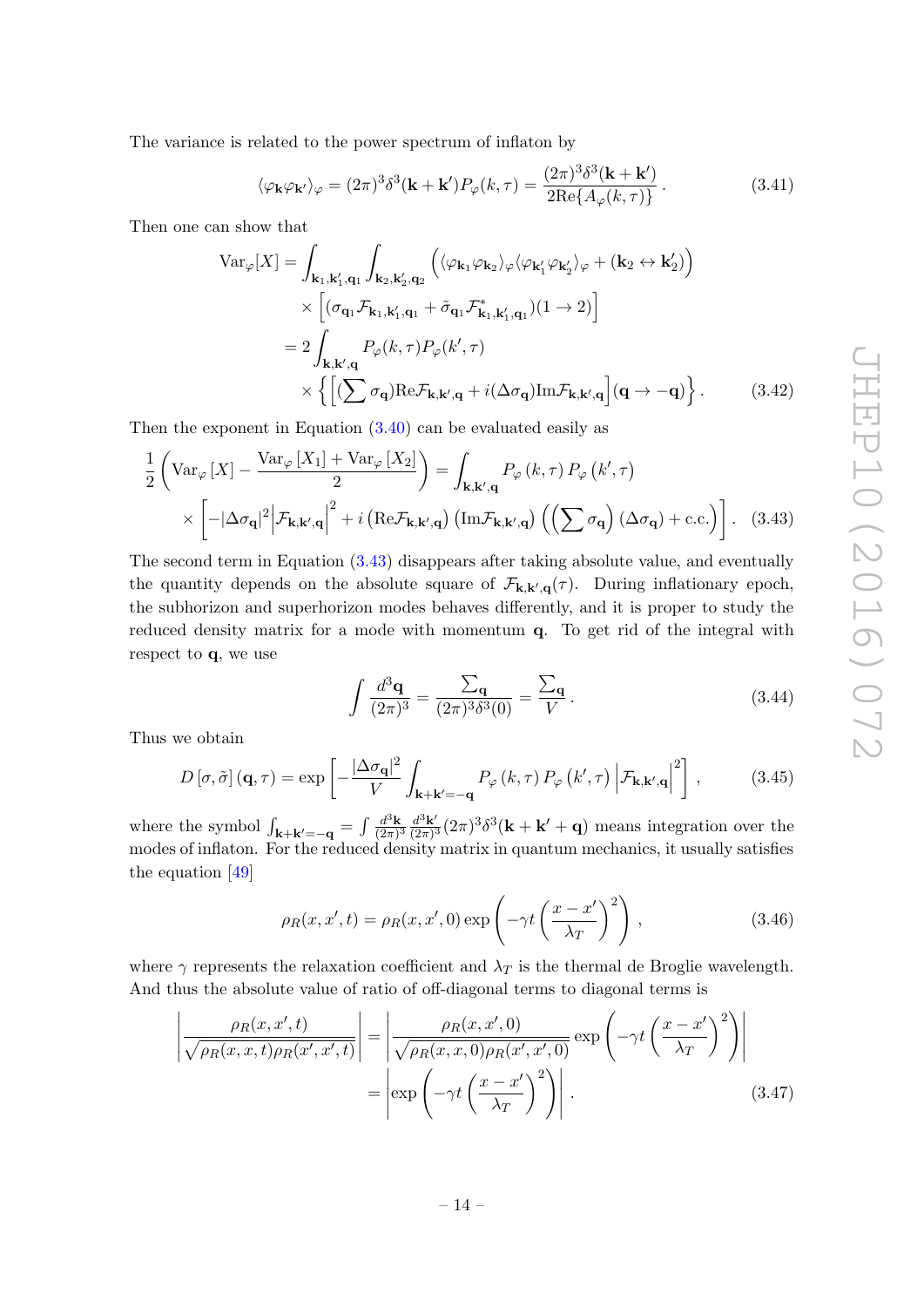The ratio at  $t = 0$  is one because the initial pure state have linear combination form given by Equation [\(3.1\)](#page-7-2). Moreover, a decoherence rate can be defined by the time scale when the exponent becomes  $\mathcal{O}(1)$ . Similarly, Equation [\(3.45\)](#page-14-1) describes the extent of decoherence for massive field's mode with momentum q, and the dimensionless decoherence rate can also be defined as  $-\log(D[\sigma,\tilde{\sigma}](\mathbf{q},\tau))$ , so the corresponding dimensionless time-scale can be defined as the e-folds after crossing horizon, namely  $-\log(-q\tau)$  which is called delay in  $[45]$ . Combining Equation  $(3.34)$  and Equation  $(3.45)$ , the decoherence rate is expressed as one-loop integration with respect to momentum space and conformal time,

$$
\Gamma_{\text{deco}}(\mathbf{q},\tau) = \frac{|\Delta\sigma_{\mathbf{q}}|^2 g^2}{16V(-\tau)^3 \left| H_{\nu}^{(2)}(-q\tau) \right|^2} \int_{\tau_0}^{\tau} d\tau' \int_{\tau_0}^{\tau} d\tau''(\tau'\tau'')^{-\frac{1}{2}} H_{\nu}^{(2)}(-q\tau') H_{\nu^*}^{(1)}(-q\tau'')
$$
\n
$$
\times \int_{\mathbf{k}+\mathbf{k}'=-\mathbf{q}} \frac{(q^2 - k^2 - k'^2)^2 e^{i(k+k')( \tau'-\tau'')} (i+k\tau')(i+k'\tau') (-i+k\tau'') (-i+k'\tau'')}{k^3 k'^3}.
$$
\n(3.48)

The integral over momentum space means summing over all the modes of the environment which consists of the inflaton, and therefore the integrand is quite simple.

#### <span id="page-15-0"></span>3.4 One-loop computation

From the integrand of the momentum part, the exponent of the oscillating term is proportional to  $(\tau' - \tau'')$ , and we introduce a new coordinate

<span id="page-15-1"></span>
$$
\mathcal{U} = q(\tau' - \tau''), \qquad \mathcal{V} = q(\tau' + \tau''), \tag{3.49}
$$

and the Jacobian is  $2q^2$ . The integral over momentum space can be evaluated with elliptical coordinate which introduces variables [\[58\]](#page-26-8)

$$
\mu_1 = \frac{k + k'}{q}, \qquad \mu_2 = \frac{k - k'}{q}.
$$
\n(3.50)

Also, we define the variable  $x = -q\tau$  and  $x_0 = -q\tau_0$ , then the decoherence rate is given as

$$
\Gamma_{\text{deco}}(x) = \frac{|\Delta \sigma_{\mathbf{q}}|^2 g^2 q^3 \left( \int_{-x_0-x}^{-2x} dV \int_{\mathcal{V}+2x}^{-2x-\mathcal{V}} d\mathcal{U} + \int_{-2x_0}^{-x_0-x} dV \int_{-2x_0-\mathcal{V}}^{\mathcal{V}+2x_0} d\mathcal{U} \right) \mathcal{R}(\mathcal{U}, \mathcal{V})}{8\pi^2 V x^3 |H_{\mathcal{V}}^{(2)}(x)|^2}, \quad (3.51)
$$

where

$$
\mathcal{R}(\mathcal{U}, \mathcal{V}) = (\mathcal{V}^2 - \mathcal{U}^2)^{-\frac{1}{2}} H_{\nu}^{(2)}(-\frac{\mathcal{V} + \mathcal{U}}{2}) H_{\nu^*}^{(1)}(-\frac{\mathcal{V} - \mathcal{U}}{2}) \int_1^{+\infty} d\mu_1 \int_{-1}^1 d\mu_2
$$
  
\$\times \left(1 - \frac{\mu\_1^2 + \mu\_2^2}{2}\right)^2 \frac{e^{i\mu\_1 \mathcal{U}}}{(\mu\_1^2 - \mu\_2^2)^2} \left(i + \frac{(\mu\_1 + \mu\_2)(\mathcal{V} + \mathcal{U})}{4}\right) \left(i + \frac{(\mu\_1 - \mu\_2)(\mathcal{V} + \mathcal{U})}{4}\right) \times \left(-i + \frac{(\mu\_1 + \mu\_2)(\mathcal{V} - \mathcal{U})}{4}\right) \left(-i + \frac{(\mu\_1 - \mu\_2)(\mathcal{V} - \mathcal{U})}{4}\right). \tag{3.52}

The integrand of momentum space in  $\mathcal R$  is proportional to  $e^{i\mu_1 \mathcal{U}} \mu_1^4$  when  $\mu_1 \to +\infty$ , and thus the modes with squeezed limit

$$
\mu_1 = \frac{k + k'}{q} \gg 1,\tag{3.53}
$$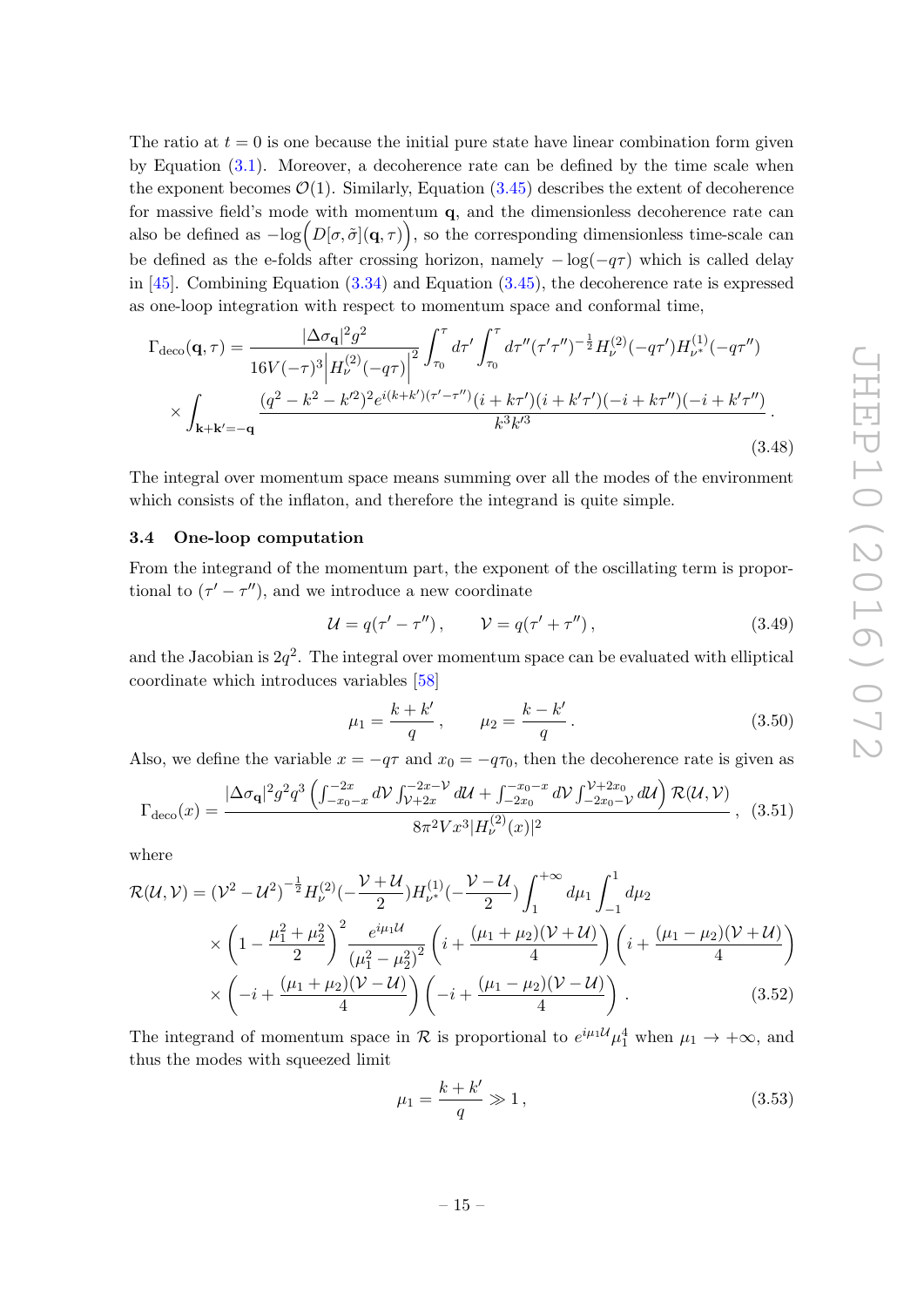make main contributions. The integration over  $\mu_{1,2}$  can be written down as

$$
\mathcal{R}(\mathcal{U}, \mathcal{V}) = \mathcal{J}_1(\mathcal{U}, \mathcal{V}) \mathcal{J}_2(\mathcal{U}, \mathcal{V}), \qquad (3.54)
$$

where

$$
\mathcal{J}_{1}(\mathcal{U}, \mathcal{V}) = (\mathcal{V}^{2} - \mathcal{U}^{2})^{-\frac{1}{2}} H_{\nu}^{(2)}(-\frac{\mathcal{V} + \mathcal{U}}{2}) H_{\nu^{*}}^{(1)}(-\frac{\mathcal{V} - \mathcal{U}}{2}) e^{i\mathcal{U}},
$$
\n
$$
\mathcal{J}_{2}(\mathcal{U}, \mathcal{V}) = \frac{3i\mathcal{V}^{4}}{64\mathcal{U}^{5}} + \frac{3\mathcal{V}^{4}}{64\mathcal{U}^{4}} - \frac{i(\mathcal{V}^{4} + 39\mathcal{V}^{2})}{96\mathcal{U}^{3}} + \frac{\mathcal{V}^{4} - 78\mathcal{V}^{2}}{192\mathcal{U}^{2}} + \frac{i(\mathcal{V}^{4} - 60\mathcal{V}^{2} + 1545)}{960\mathcal{U}} + \frac{\mathcal{V}^{2}}{96} + \frac{7}{64} - \frac{i\mathcal{U}(\mathcal{V}^{2} + 5)}{480} - \frac{\mathcal{U}^{2}}{64} + \frac{i\mathcal{U}^{3}}{960}.
$$
\n(3.55)

There is high order pole at  $U = 0$ . When  $V \to -2x$  or  $-2x_0$ , the whole contour is closed to the high order pole. Expanding the integrand near  $\mathcal{U}=0$ , the integral has form

$$
\int_{-\epsilon}^{\epsilon} d\mathcal{U} \sum_{n=-5}^{\infty} a_n(\mathcal{V}) \mathcal{U}^n , \qquad (3.56)
$$

and therefore the divergent term

$$
\sum_{n=1}^{4} \frac{b_n(\mathcal{V})}{\epsilon^n},\tag{3.57}
$$

appears. The divergence is attributed to zero exponent of oscillating factor  $e^{i\mu_1\mathcal{U}}$ , and the integrand is reduced to rational function with asymptotic form  $\mu_1^4$ , so divergence  $\mu_1^5$ appears. The physical meaning is that this one-loop is UV-divergent, thus we need to make a cutoff.

Instead of studying decoherence for all possible modes, we can simply focus on superhorizon modes. One may simply choose the horizon at the end of interaction as a cutoff,

$$
k_{\text{max}} = -\frac{1}{\tau},\tag{3.58}
$$

but then the integrand of momentum integral evaluated at initial time may be very big since

$$
-k_{\max}\tau_0 = \frac{\tau_0}{\tau} = \frac{a(\tau)}{a(\tau_0)}.
$$
\n(3.59)

The physical meaning is that such a cutoff includes many superhorizon modes at early time, and it is sure that the integral cannot converge. On the other hand, if the UVcutoff was selected as the superhorizon at the initial time, many contributions would have been neglected. However, we can choose a time-dependent cutoff which makes the massive field to interact superhorizon modes of inflaton only, and clearly the integral converges. Mathematically, the conditions for environment are assumed as

$$
-k\tau', -k'\tau' < \mathcal{O}(1)\,,\tag{3.60}
$$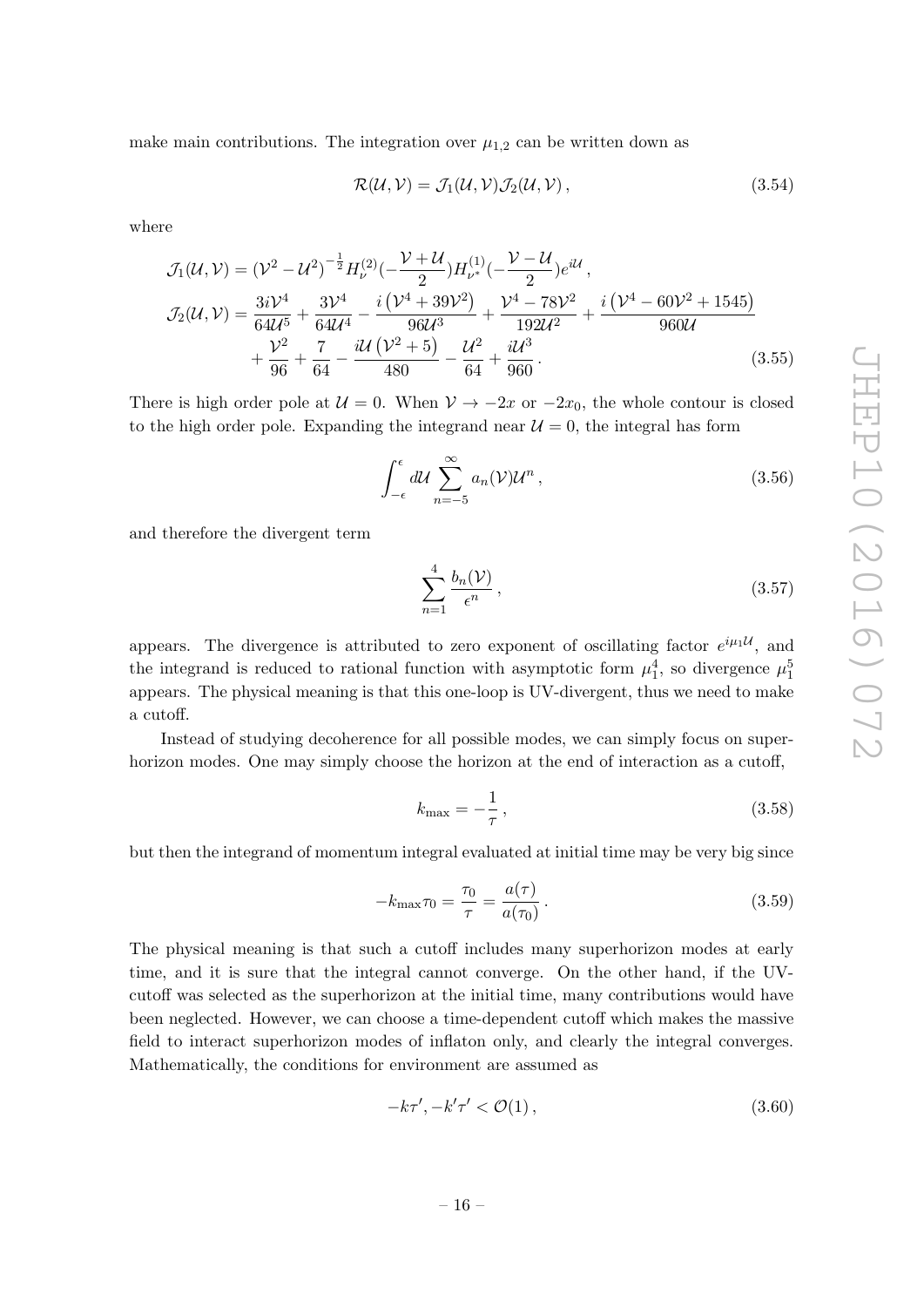

<span id="page-17-0"></span>Figure 2. The UV-cutoff at different time. The region inside the cylinder can render all the modes are superhorizon at given conformal time.

that means the related inflaton modes are superhorizon at every intermediate time  $\tau'$ . With the triangular inequality for the three interacting modes

$$
-q\tau' \le -(k+k')\tau' < \mathcal{O}(1),\tag{3.61}
$$

the modes of massive field are also required to be superhorizon during interaction, and this constraints the initial time for interaction. A theory satisfying these constraints describes the interaction between superhorizon modes, and therefore our model becomes an effective theory to describe the decoherence due to the interactions between superhorizon modes. The next step is to modify the interval of integration in Equation [\(3.48\)](#page-15-1). The number of momentum integral is one, but the integrand involves two conformal time  $\tau', \tau''$  which have different UV-cutoffs  $\frac{2}{-q\tau'}$  and  $\frac{2}{-q\tau''}$  for  $\mu_1$ , so the choice of UV-cutoff is nontrivial. Intuitively, the minimum value  $\text{Min}\left\{\frac{2}{-q\tau'}, \frac{2}{-q\tau''}\right\}$  which corresponds to all superhorizon modes at  $\text{Min}\{\tau', \tau''\}$  should be selected for ensuring all the terms  $k\tau', k\tau'' \leq 1$ , as shown in the figure [2.](#page-17-0) Mathematically, this can be proved by reconsidering Equation [\(3.42\)](#page-14-2) with time dependent UV-cutoff. We define a practical  $\mathcal F$  in our analytic investigations as

$$
\mathcal{F}_{\mathbf{k},\mathbf{k}',\mathbf{q}}(\tau') = -ia(\tau')\tilde{\mathcal{H}}_{\mathbf{k},\mathbf{k}',\mathbf{q}}^{(\text{int})}(\tau')
$$
  
\n
$$
\exp\left(-i\int_{\tau'}^{\tau} d\tau'' a(\tau'') f(\tau'') \Big(A_{\varphi}(k,\tau'') + A_{\varphi}(k',\tau'') + A_{\sigma}(q,\tau'')\Big)\right),
$$
\n(3.62)

in order to put the time integral to the front. From now on, the interchangeability of time and momentum integral is broken because of the time dependent cutoff. The two point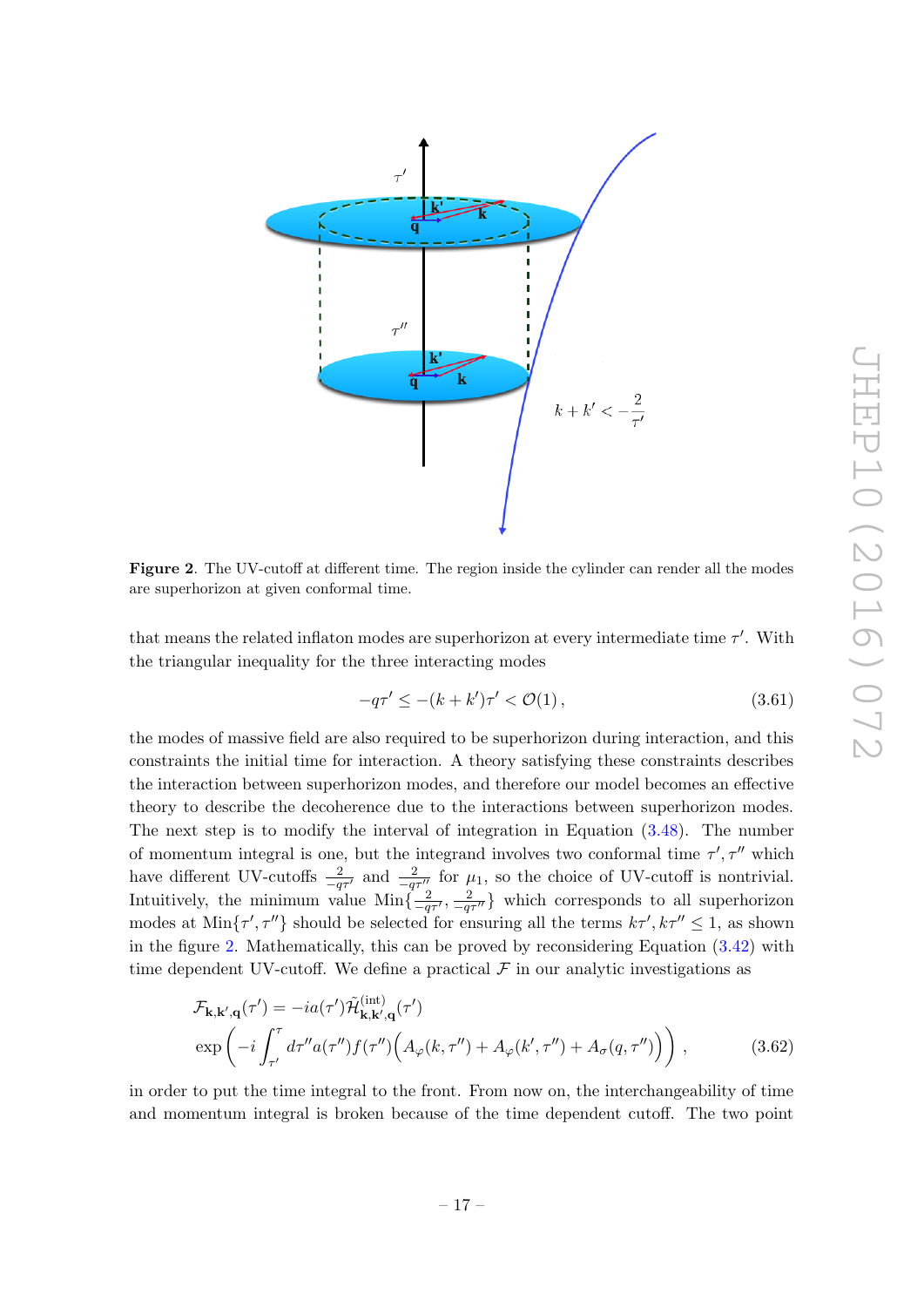correlation function in momentum space is non-zero only if total momentum of the modes are zero, and therefore the non-vanish correlations are with the smaller cutoff,

$$
\text{Var}_{\varphi}[X] = \int_{\tau_0}^{\tau} d\tau' \int_{\tau_0}^{\tau} d\tau'' \int_{\mathbf{k}_1, \mathbf{k}_1', \mathbf{q}_1}^{\langle -\frac{1}{\tau'} \rangle} \int_{\mathbf{k}_2, \mathbf{k}_2', \mathbf{q}_2}^{\langle -\frac{1}{\tau''} \rangle} \left( \langle \varphi_{\mathbf{k}_1} \varphi_{\mathbf{k}_2} \rangle_{\varphi} \langle \varphi_{\mathbf{k}_1'} \varphi_{\mathbf{k}_2'} \rangle_{\varphi} + (\mathbf{k}_2 \leftrightarrow \mathbf{k}_2') \right) \times \left( (\sigma_{\mathbf{q}_1} \mathcal{F}_{\mathbf{k}_1, \mathbf{k}_1', \mathbf{q}_1}(\tau') + \tilde{\sigma}_{\mathbf{q}_1} \mathcal{F}_{\mathbf{k}_1, \mathbf{k}_1', \mathbf{q}_1}^{\star}(\tau')) (1 \rightarrow 2, \tau' \rightarrow \tau'') \right) = \int_{\tau_0}^{\tau} d\tau' \int_{\tau_0}^{\tau} d\tau'' \int_{\mathbf{k}_1, \mathbf{k}_1', \mathbf{q}_1}^{\langle \text{Min}\left\{ \frac{1}{-\tau'}, \frac{1}{-\tau''} \right\}} \int_{\mathbf{k}_2, \mathbf{k}_2', \mathbf{q}_2}^{\langle \text{Min}\left\{ \frac{1}{-\tau'}, \frac{1}{-\tau''} \right\}} \left( \langle \varphi_{\mathbf{k}_1} \varphi_{\mathbf{k}_2} \rangle_{\varphi} \langle \varphi_{\mathbf{k}_1'} \varphi_{\mathbf{k}_2'} \rangle_{\varphi} + (\mathbf{k}_2 \leftrightarrow \mathbf{k}_2') \right) \times \left( (\sigma_{\mathbf{q}_1} \mathcal{F}_{\mathbf{k}_1, \mathbf{k}_1', \mathbf{q}_1}(\tau') + \tilde{\sigma}_{\mathbf{q}_1} \mathcal{F}_{\mathbf{k}_1, \mathbf{k}_1', \mathbf{q}_1}^{\star}(\tau')) (1 \rightarrow 2, \tau' \rightarrow \tau'') \right). \tag{3.63}
$$

For two distant conformal times, lots of superhorizon modes at the later time are lost with the smaller cutoff, and the rest remains low energy. This leads to smaller contribution to the integral, compared to the case with two adjoin conformal times. A rescaled conformal time coordinate

$$
x' = -q\tau', \qquad x'' = -q\tau'', \tag{3.64}
$$

is introduced to show the time dependent cutoff explicitly in the expression of decoherence rate. To work out the integral numerically, the cutoff is represented by the Heaviside function  $\Theta$  as

$$
\Gamma_{\text{deco}}(x) = \frac{|\Delta \sigma_{\mathbf{q}}|^2 g^2 q^3}{8\pi^2 V x^3 |H_{\nu}^{(2)}(x)|^2} \left( \int_x^2 dx' \int_x^2 dx'' \right) (x' x'')^{-\frac{1}{2}} H_{\nu}^{(2)}(x') H_{\nu^*}^{(1)}(x'') \n\int_1^{\frac{2}{x}} d\mu_1 \int_{-1}^1 d\mu_2 \left( 1 - \frac{\mu_1^2 + \mu_2^2}{2} \right)^2 \Theta \left( \text{Min}\left\{ \frac{2}{x'}, \frac{2}{x''} \right\} - \mu_1 \right) \frac{e^{i\mu_1 (x'' - x')}}{(\mu_1^2 - \mu_2^2)^2} \left( i - \frac{(\mu_1 + \mu_2)x'}{2} \right) \left( i - \frac{(\mu_1 - \mu_2)x'}{2} \right) \left( -i - \frac{(\mu_1 + \mu_2)x''}{2} \right) \left( -i - \frac{(\mu_1 - \mu_2)x''}{2} \right).
$$
\n(3.65)

By interchanging  $x'$  and  $x''$ , the integrand becomes its complex conjugate. We can apply this property to reduce half of the region of integration,

<span id="page-18-0"></span>
$$
\Gamma_{\text{deco}}(x) = \frac{|\Delta \sigma_{\mathbf{q}}|^2 g^2 q^3}{8\pi^2 V x^3 |H_{\nu}^{(2)}(x)|^2} 2\text{Re}\left(\mathcal{Q}\right) ,\qquad (3.66)
$$

where

$$
Q = \left(\int_{x}^{2} dx' \int_{x}^{2} dx''\right) (x'x'')^{-\frac{1}{2}} H_{\nu}^{(2)}(x') H_{\nu^*}^{(1)}(x'') \Theta (x'' - x') \times \int_{1}^{\frac{2}{x}} d\mu_{1} \int_{-1}^{1} d\mu_{2} \Theta \left(\frac{2}{x''} - \mu_{1}\right) \left(1 - \frac{\mu_{1}^{2} + \mu_{2}^{2}}{2}\right)^{2} \frac{e^{i\mu_{1}(x'' - x')}}{(\mu_{1}^{2} - \mu_{2}^{2})^{2}} \times \left(i - \frac{(\mu_{1} + \mu_{2})x'}{2}\right) \left(i - \frac{(\mu_{1} - \mu_{2})x'}{2}\right) \left(-i - \frac{(\mu_{1} + \mu_{2})x''}{2}\right) \left(-i - \frac{(\mu_{1} - \mu_{2})x''}{2}\right).
$$
\n(3.67)

The meaning of this formula is fixing a time  $x'$  and sum over all the contributions from earlier time  $x'' \geq x'$ , then integrate all such x'. Technically, the integral for  $\mu_2$  can be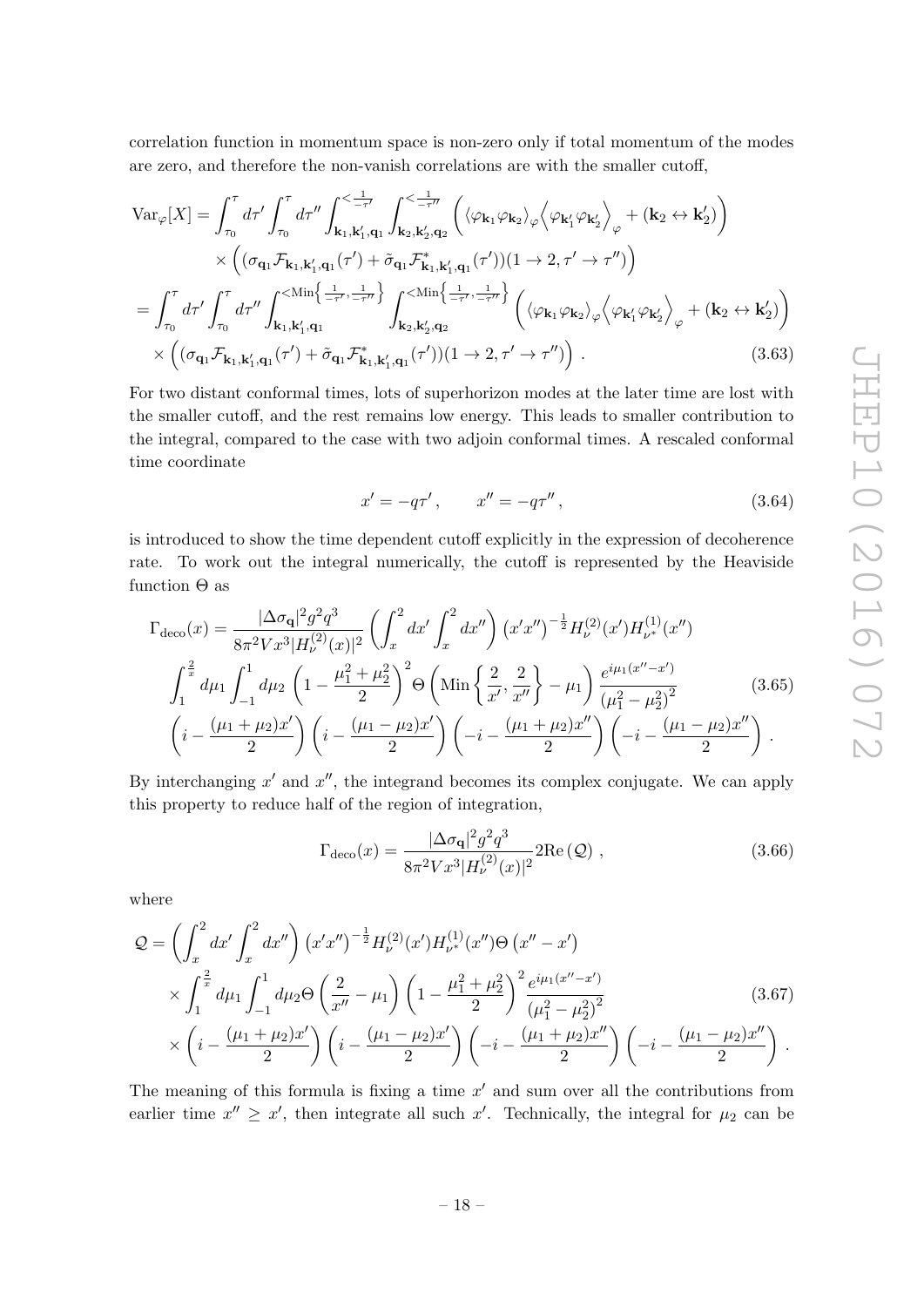calculated analytically, but the rest of the integrations can only be computed numerically. Besides the integral, a representative absolute square of difference  $\big|\Delta \sigma_{\bf q}\big|$ and it is suitable to evaluate the expectation value of this quantity with Gaussian state,  $\sum_{k=1}^{2}$  has to be selected,

$$
\langle \psi_G | \Delta \sigma_\mathbf{q} |^2 | \psi_G \rangle(\tau) = 2 \langle \psi_G | \sigma_\mathbf{q}^2 | \psi_G \rangle(\tau) = \frac{V}{\text{Re}\{A_\sigma(q,\tau)\}} = V \frac{H^2}{q^3 \text{Re}\left(\frac{i}{x^2} \frac{w'(x)}{w(x)}\right)}.
$$
 (3.68)

Thus one can write down the practical formula for one-loop decoherence rate,

<span id="page-19-1"></span>
$$
\Gamma_{\text{deco}}(\nu, x) = \frac{H^2 g^2}{8\pi^2} \frac{1}{x^3 |H_{\nu}^{(2)}(x)|^2} \frac{2 \text{Re}\left(Q\right)}{\text{Re}\left(\frac{i}{x^2} \frac{w'(x)}{w(x)}\right)} = \frac{H^2 g^2}{8\pi^2} M(\nu, x). \tag{3.69}
$$

In this formula,  $M(\nu, x)$  is defined and the argument  $\nu$  is contained to indicate the mass dependence. Before working out the integral numerically, we would like to comment on Equation [\(3.67\)](#page-18-0): the oscillating factor  $e^{i\mu_1(x''-x')}$  is attributed to the mode function of inflaton, and the phase is proportional to the difference of conformal time. With the timedependent cutoff, the change of phase is less than  $\pi$ , and the effect of interference may not be too large. On the hand, the region with  $x'' \approx x'$  and  $\text{Max}\{x', x''\} \to x$  contributes mainly since the phase is nearly unchanged, the product of Hankel functions becomes absolute square and the UV-cutoff is maximum, and this corresponds to late-time and squeezed limit. The physical meaning of the momentum integral is the correlation of the interaction with the environment at different moments, and therefore the contributions from two distant moments are expected to be small.

Then we numerically computate the mass dependence of the massive cosmic deco-herence. The result is shown in figure [3.](#page-20-0) According to the effective field theory analysis between non-Gaussianities and coupling constants [\[52\]](#page-26-2), one can choose the range of the constant as  $\frac{(gH)^2}{8\pi^2} = \mathcal{O}(10^{-13} \sim 10^{-7})$ . We put  $10^{-13}$  in the numerical computation. The line with  $\mathcal{O}(10^{-6})$  corresponds to the delay for  $\frac{(gH)^2}{8\pi^2} = 10^{-7}$ . From figure [3,](#page-20-0) the dense contours in the region of  $\frac{\nu^2}{|\nu|} > 0$  imply the rapid change of decoherence rate with mass and delay, whereas the sparse and nearly vertical contours in the region of  $\frac{\nu^2}{|\nu|} < 0$  imply the steady change of decoherence rate. Mathematically, it is related to the boundedness of the Hankel functions appeared in Equation  $(3.67)$ . The bounded functions lead the decoherence rate to vary no faster than logarithm, whereas the unbounded functions cause the polynomial divergence at late time, as shown in appendix [A.](#page-22-0) From the contour plot of decoherence rate, the increment is smaller for heavier field with imaginary  $\nu$ , and the decoherence for very massive fields is expected to be difficult. For instance, the field with  $\frac{\nu^2}{|\nu|} < -\frac{1}{2}$  $\frac{1}{2}$ , the numerical results show that the increment per e-folds  $k_{\nu} < \mathcal{O}(10^2)$ , and the delay estimated from logarithmic dependence  $N \geq \mathcal{O}(10^5-10^{11})$  is much larger than the period of inflation. Therefore, it is unlikely for the field with  $m > \mathcal{O}(H)$  to have decoherence.

## <span id="page-19-0"></span>4 Conclusion and outlook

In this paper, we have studied the cosmic decoherence of massive field on the inflationary background. Starting with an introduction on the semiclassical behavior of massive field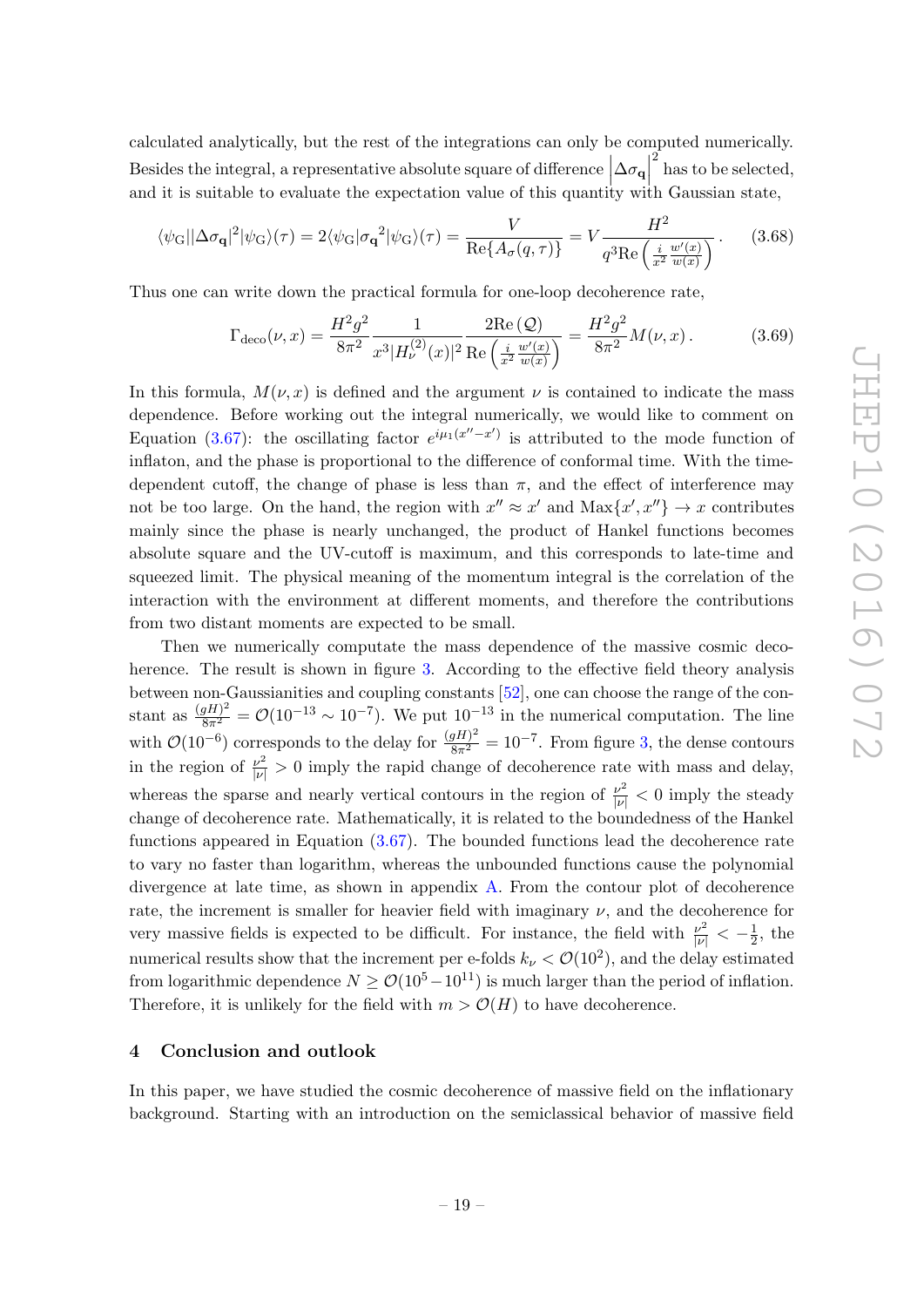

<span id="page-20-0"></span>**Figure 3.** The red dash line is for the values with  $\mathcal{O}(10^{-6})$  which corresponds to  $\frac{(gH)^2}{8\pi^2} = 10^{-7}$ , whereas the solid purple line is for the value with  $\mathcal{O}(1)$  which corresponds to  $\frac{(gH)^2}{8\pi^2} = 10^{-13}$ . The difference of two adjoin contours is  $0.25$  that means the ratio of decoherence rate is  $10^{0.25}$ .

near the Hubble crossing and a simple introduction of quantum decoherence in quantum information theory, we have then calculated the wave functional for the composite of inflaton and massive field in Schrödinger picture, and the relation between the state with interactions and the Gaussian state in free theory is expressed by time-evolution operator based on the cubic interaction between inflaton and massive field. From the theory of decoherence, the criterion of losing quantum coherence is the disappearance of off-diagonal terms in reduced density matrix, which is obtained by tracing out the density matrix of quantum state with environment. In Schrödinger picture of quantum field theory, the trace is calculated by functional integration, and eventually we find that the reduced density matrix is related to the variance of non-Gaussian exponent of the wave functional.

With mathematical analysis, it is simple to show that the integral throughout the whole momentum space is UV-divergent and the theory is valid when the energy is lower than a UV-cutoff. After rewriting the variance in terms of time integral, it is clear that the decoherence rate is related to two point correlation function at two different moments, leading to the nontrivial choice of UV-cutoff. This is different from the QFT in flat spacetime where the UV-cutoff is usually related to some fixed energy scale such as rest mass of particle, and therefore validity of such cutoff is time independent. For inflationary scenario, the natural cutoff is time-dependent Hubble radius which is related to the distance for causal connection, and this cutoff may be related to the accessibility of information.

Our theory gives a lower bound for decoherence of superhorizon modes. The numerical results show that the quantum coherence for massive field with mass smaller than  $\mathcal{O}(H)$  is suppressed within 5 ~ 10 e-folds after crossing horizon, whereas the decoherence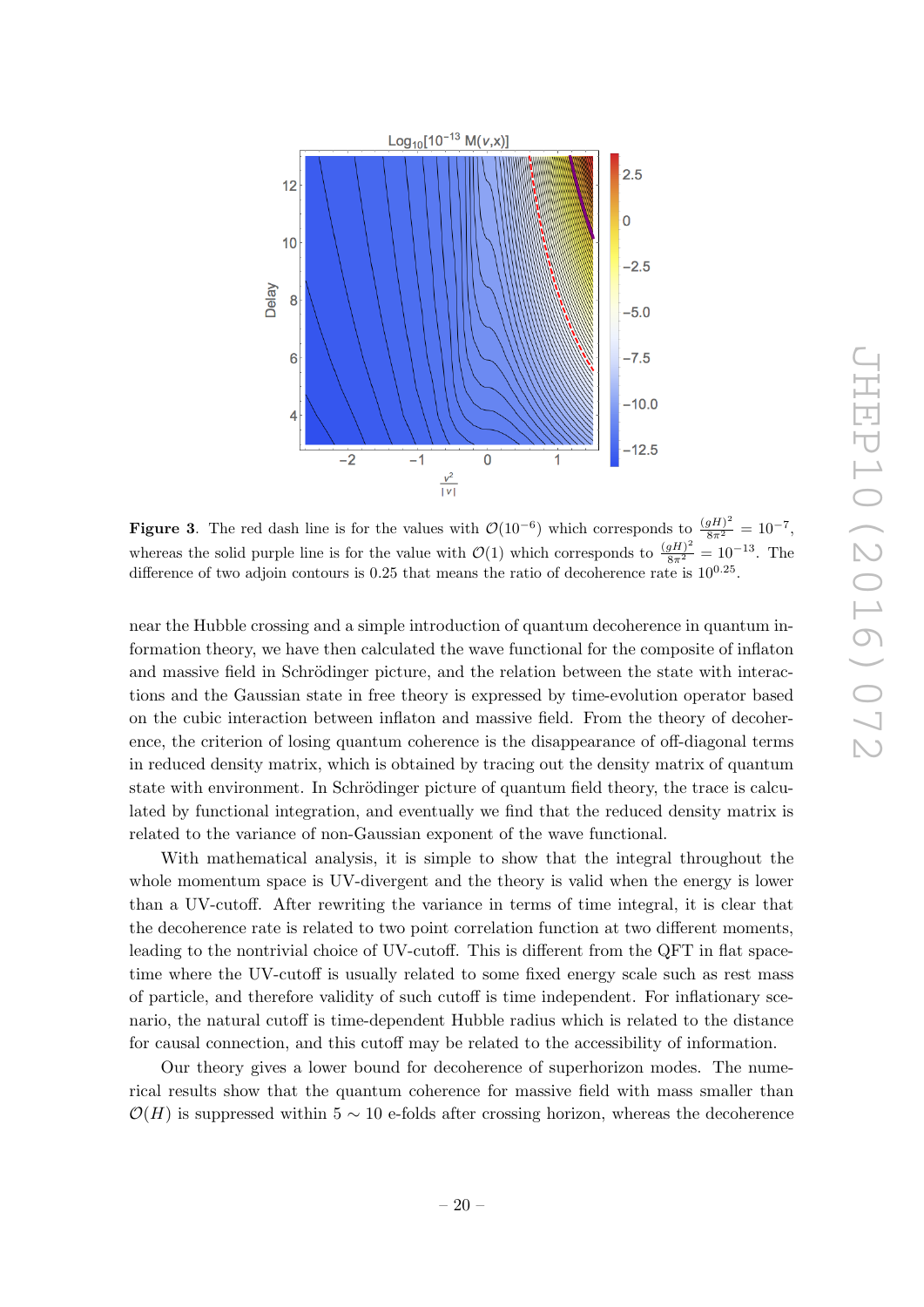rate increases slowly for the field with  $m \gtrsim \mathcal{O}(H)$ , leading to the preservation of quantum coherence. Therefore, massive field is a proper tool to study inflationary quantum information problems.

Some related directions are interesting. First, higher loops can be considered. From Equation [\(3.18\)](#page-10-1), the second term in the expansion is related to two operators  $\mathcal{K}_{\mathbf{k},\mathbf{k}',\mathbf{q}}(\tau',\tau)$ , and its magnitude is proportional to  $(\mathcal{F}_{\mathbf{k},\mathbf{k}',\mathbf{q}}(\tau))^2$ . Therefore, it may affect the reduced density matrix through expectation value according to Equation  $(3.35)$ . We can evaluate the influence of two  $\mathcal{K}_{\mathbf{k},\mathbf{k}',\mathbf{q}}(\tau',\tau)$  product to the wave functional,

$$
\langle \varphi, \sigma | \mathcal{K}_{\mathbf{k}_1, \mathbf{k}_1', \mathbf{q}_1}(\tau', \tau) \mathcal{K}_{\mathbf{k}_2, \mathbf{k}_2', \mathbf{q}_2}(\tau'', \tau) | \psi_G(\tau) \rangle
$$
  
\n
$$
= \langle \varphi, \sigma | \mathcal{K}_{\mathbf{k}_1, \mathbf{k}_1', \mathbf{q}_1}(\tau', \tau) \int \mathcal{D}\tilde{\varphi} \mathcal{D}\tilde{\sigma} | \tilde{\varphi}, \tilde{\sigma} \rangle \langle \tilde{\varphi}, \tilde{\sigma} | \mathcal{K}_{\mathbf{k}_2, \mathbf{k}_2', \mathbf{q}_2}(\tau'', \tau) | \psi_G(\tau) \rangle
$$
  
\n
$$
= e^{i\alpha(\tau'', \tau)} \langle \varphi, \sigma | \mathcal{K}_{\mathbf{k}_1, \mathbf{k}_1', \mathbf{q}_1}(\tau', \tau) \varphi_{\mathbf{k}_2} \varphi_{\mathbf{k}_2'} \sigma_{\mathbf{q}_2} | \psi_G(\tau) \rangle
$$
  
\n
$$
= e^{i\alpha(\tau'', \tau)} \langle \varphi, \sigma | \varphi_{\mathbf{k}_2} \varphi_{\mathbf{k}_2'} \sigma_{\mathbf{q}_2} \mathcal{K}_{\mathbf{k}_1, \mathbf{k}_1', \mathbf{q}_1}(\tau', \tau) + \left[ \mathcal{K}_{\mathbf{k}_1, \mathbf{k}_1', \mathbf{q}_1}(\tau', \tau), \varphi_{\mathbf{k}_2} \varphi_{\mathbf{k}_2'} \sigma_{\mathbf{q}_2} \right] | \psi_G(\tau) \rangle
$$
  
\n
$$
= e^{i\alpha(\tau'', \tau)} e^{i\alpha(\tau', \tau)} \varphi_{\mathbf{k}_1} \varphi_{\mathbf{k}_1'} \sigma_{\mathbf{q}_1} \varphi_{\mathbf{k}_2} \varphi_{\mathbf{k}_2'} \sigma_{\mathbf{q}_2} \langle \varphi, \sigma | \psi_G(\tau) \rangle
$$
  
\n
$$
+ e^{i\alpha(\tau'', \tau)} \langle \varphi, \sigma | \left[ \mathcal{K}_{\mathbf{k}_1, \mathbf{k}_1', \mathbf{q}_1}(\tau', \tau), \varphi_{\mathbf{k}_2} \varphi_{\mathbf{k}_2'} \sigma_{\mathbf{q}_2} \right] | \
$$

where at the third line we have used Equation  $(3.29)$ . The first term appears in the non-Gaussian exponential in Equation [\(3.31\)](#page-12-2), and the second term is the correction. For the late time limit  $\tau' \to \tau$ , we have,

$$
\mathcal{K}_{\mathbf{k}_1, \mathbf{k}'_1, \mathbf{q}_1}(\tau', \tau) \approx \varphi_{\mathbf{k}_1} \varphi_{\mathbf{k}'_1} \sigma_{\mathbf{q}_1} ,\tag{4.2}
$$

implying the nearly vanishing commutator, and thus the correction is negligible. However, if the intermediate  $\tau'$  is distant from the end time  $\tau$ , the correction cannot be omitted. Thus, the second order correction is mainly contributed to early interaction, and the conformal time cutoff

$$
-q\tau_0 = 2\,,\tag{4.3}
$$

suppresses this effect. For getting more precise results or studying higher energy theory, the high order terms have to be considered.

Secondly, we have put a Hubble scale UV cutoff for the loop integration. This is a natural choice considering that the sub-horizon modes of the inflaton are in the vacuum and should not decohere the massive field. Nevertheless, it is interesting to study the one-loop regularization and renormalization (counterterms) more carefully.

Finally, considering our formalism is general for massless and massive fields, one can explore more topics related to cosmic quantum decoherence in a wider range. In some results of quantum decoherence in the flat space [\[59,](#page-26-9) [60\]](#page-26-10), evidences show that there exists a holographic explanation of quantum decoherence according to AdS/CFT correspondence. Is it applicable to dS/CFT? Can we find a condensed matter analog of quantum decoherence in de Sitter space? We will leave these topics to future research [\[61\]](#page-26-11).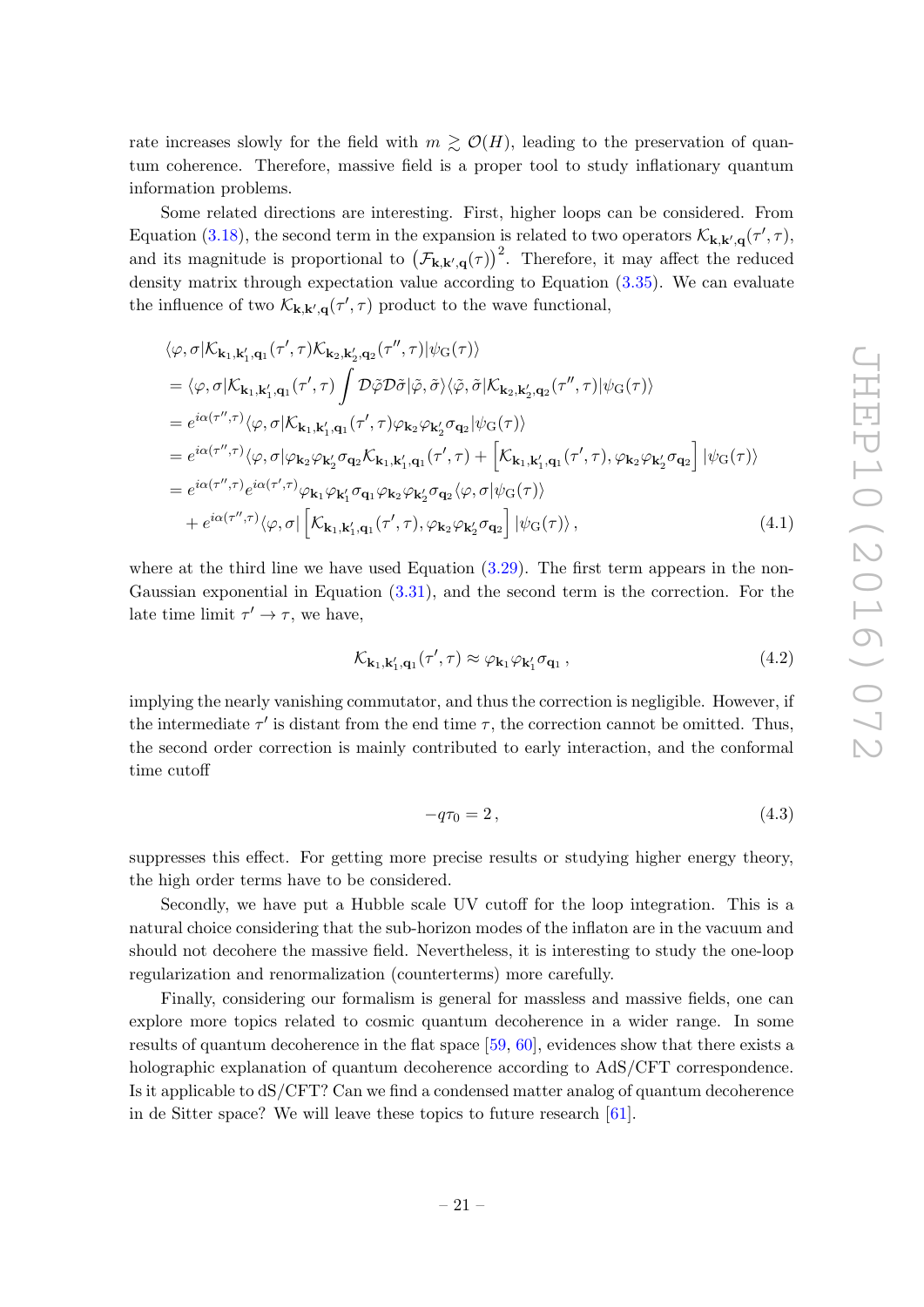#### Acknowledgments

We thank Hongliang Jiang for his initial collaboration on this topic. We thank Rong-Xin Miao, Elliot Nelson, Bo Ning, Dong-Gang Wang, Zhong-Zhi Xianyu and Yehao Zhou for useful discussions. JL is grateful for PhD assistantships from the departments of physics of Caltech, and warm hosting from department of physics of Hong Kong University of Science and Technology during writing his bachelor's thesis. YW is supported by Grant HKUST4/CRF/13G and ECS 26300316 issued by the Research Grants Council (RGC) of Hong Kong.

#### <span id="page-22-0"></span>A The effect of boundedness of Hankel functions

From Equation [\(3.69\)](#page-19-1), the decoherence rate depends on  $\text{Re}(\mathcal{Q})$  and a denominator decided by Hankel functions. The Wronskian of mode functions implies that the denominator is time-independent [\[38\]](#page-25-6).

$$
\frac{\partial}{\partial x} \left[ x^3 \middle| H_{\nu}^{(2)}(x) \right]^2 \text{Re} \left( \frac{i}{x^2} \frac{w'(x)}{w(x)} \right) \Big] = 0. \tag{A.1}
$$

The denominator may depend on  $\nu$ , but we only focus on the time dependence which is solely attributed to Re(Q). For the region of  $\frac{\nu^2}{|\nu|}$  $\frac{\nu^2}{|\nu|}$ , the upper bounded of Re(Q) is estimated.

$$
\begin{split} &\text{Re}(Q) \leq |\mathcal{Q}| \\ &\leq \left(\int_{x}^{2} dx' \int_{x'}^{2} dx''\right) (x'x'')^{-\frac{1}{2}} |H_{\nu}^{(2)}(x')H_{\nu^{*}}^{(1)}(x'')| \int_{1}^{\frac{2}{x''}} d\mu_{1} \int_{-1}^{1} d\mu_{2} \frac{\left(1 - \frac{\mu_{1}^{2} + \mu_{2}^{2}}{2}\right)^{2}}{(\mu_{1}^{2} - \mu_{2}^{2})^{2}} \times \\ &\sqrt{\left(1 + \frac{(\mu_{1} + \mu_{2})^{2}x'^{2}}{4}\right) \left(1 + \frac{(\mu_{1} - \mu_{2})^{2}x'^{2}}{4}\right) \left(1 + \frac{(\mu_{1} + \mu_{2})^{2}x''^{2}}{4}\right) \left(1 + \frac{(\mu_{1} - \mu_{2})^{2}x''^{2}}{4}\right)} \right. \\ &\leq 25 \left(\int_{x}^{2} dx' \int_{x'}^{2} dx''\right) (x'x'')^{-\frac{1}{2}} |H_{\nu}^{(2)}(x')H_{\nu^{*}}^{(1)}(x'')| \int_{1}^{\frac{2}{x''}} d\mu_{1} \int_{-1}^{1} d\mu_{2} \frac{\left(1 - \frac{\mu_{1}^{2} + \mu_{2}^{2}}{2}\right)^{2}}{(\mu_{1}^{2} - \mu_{2}^{2})^{2}} \\ &= 25 \left(\int_{x}^{2} dx' \int_{x'}^{2} dx''\right) (x'x'')^{-\frac{1}{2}} |H_{\nu}^{(2)}(x')H_{\nu^{*}}^{(1)}(x'')| \times \\ &\sqrt{\left(-\frac{(x''4 - 4x''^{2} + 16) \tanh^{-1}(\frac{x''}{2}) + 2x'' \left[x''(x'' + i\pi - 6) + 2x'' \tanh^{-1}(\frac{2}{x''}) + 8\right]}{8x''^{2}}\right)} \\ &= 25 \left(\int_{x}^{2} dx' \int_{x'}^{2} dx''\right) (x'x'')^{-\frac{1}{2}} |H_{\nu}^{(2)}(x')H_{\nu^{*}}^{(1)}(x'')| \left(\frac{1}{x''} + \mathcal{O}(1)\right) \\ &\leq B' \int
$$

In the third inequality, we apply the conditions  $x' \leq x''$ ,  $\mu_2 \leq \mu_1$  and  $\mu_1 x'' \leq 2$ . Also, the integrals of  $\mu_1$  and  $\mu_2$  are expanded in order to estimate the late-time divergence. For imaginary  $\nu$ , the absolute values of Hankel functions are bounded, namely  $|H_{\nu}^{(2)}(x')H_{\nu^*}^{(1)}$  $\vert v^{(1)}_{\nu^*}(x'') \vert \leq$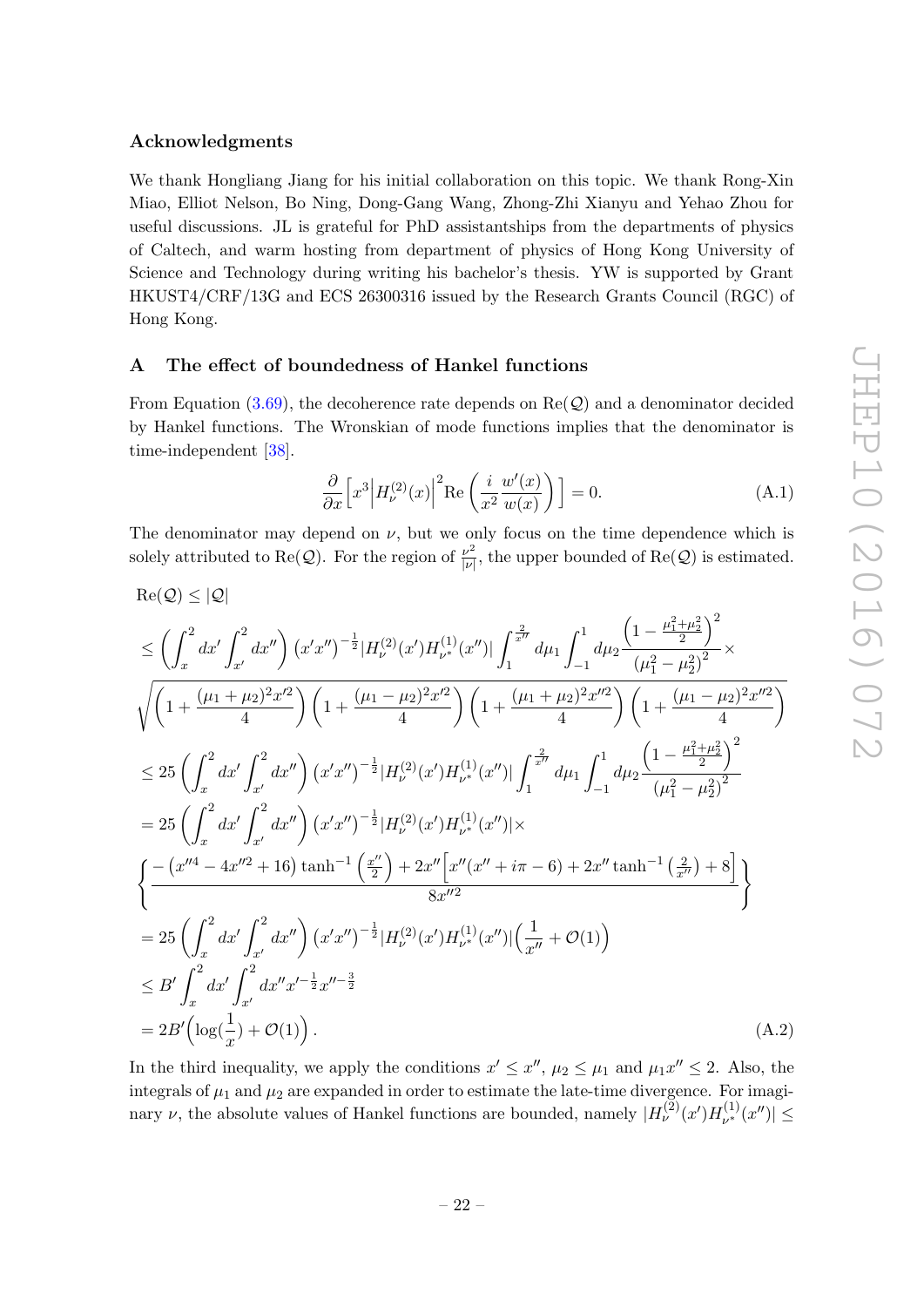$\frac{B'}{25}$ , which is shown in the last inequality. Therefore, the divergence of  $M(\nu, x)$  is no faster than logarithm at late time, and this can explain why the decoherence rate increases slowly in the region with  $\frac{\nu^2}{|\nu|} < 0$ . On the other hand, the Hankel functions cause polynomial divergence at late time in the region with  $\frac{\nu^2}{|\nu|} > 0$ , leading the rapid change of decoherence rate.

Numerically, the upper bound of the delay for decoherence with imaginary  $\nu$  can be estimated by linear approximation

$$
M(\nu, x) \lesssim k_{\nu} \log\left(\frac{1}{x}\right) + b_{\nu} = k_{\nu} N(x) + b_{\nu}, \tag{A.3}
$$

where  $k_{\nu}$  is the increment per e-fold, and

$$
N \gtrsim \frac{M(\nu, x) - b_{\nu}}{k_{\nu}} \approx \frac{\mathcal{O}(10^7 \sim 10^{13})}{k_{\nu}}.
$$
 (A.4)

Open Access. This article is distributed under the terms of the Creative Commons Attribution License [\(CC-BY 4.0\)](http://creativecommons.org/licenses/by/4.0/), which permits any use, distribution and reproduction in any medium, provided the original author(s) and source are credited.

#### References

- <span id="page-23-0"></span>[1] A.H. Guth, The Inflationary Universe: A Possible Solution to the Horizon and Flatness Problems, [Phys. Rev.](http://dx.doi.org/10.1103/PhysRevD.23.347) D 23 (1981) 347 [IN[SPIRE](http://inspirehep.net/search?p=find+J+%22Phys.Rev.,D23,347%22)].
- [2] A.D. Linde, A New Inflationary Universe Scenario: A Possible Solution of the Horizon, Flatness, Homogeneity, Isotropy and Primordial Monopole Problems, [Phys. Lett.](http://dx.doi.org/10.1016/0370-2693(82)91219-9) B 108 [\(1982\) 389](http://dx.doi.org/10.1016/0370-2693(82)91219-9) [IN[SPIRE](http://inspirehep.net/search?p=find+J+%22Phys.Lett.,B108,389%22)].
- [3] A.A. Starobinsky, Dynamics of Phase Transition in the New Inflationary Universe Scenario and Generation of Perturbations, [Phys. Lett.](http://dx.doi.org/10.1016/0370-2693(82)90541-X) **B 117** (1982) 175  $\text{[NSPIRE]}$  $\text{[NSPIRE]}$  $\text{[NSPIRE]}$ .
- [4] A. Albrecht and P.J. Steinhardt, Cosmology for Grand Unified Theories with Radiatively Induced Symmetry Breaking, [Phys. Rev. Lett.](http://dx.doi.org/10.1103/PhysRevLett.48.1220) 48 (1982) 1220 [IN[SPIRE](http://inspirehep.net/search?p=find+J+%22Phys.Rev.Lett.,48,1220%22)].
- [5] S.W. Hawking, The Development of Irregularities in a Single Bubble Inflationary Universe, [Phys. Lett.](http://dx.doi.org/10.1016/0370-2693(82)90373-2) **B 115** (1982) 295 [IN[SPIRE](http://inspirehep.net/search?p=find+J+%22Phys.Lett.,B115,295%22)].
- [6] A.H. Guth and S.Y. Pi, Fluctuations in the New Inflationary Universe, [Phys. Rev. Lett.](http://dx.doi.org/10.1103/PhysRevLett.49.1110) 49 [\(1982\) 1110](http://dx.doi.org/10.1103/PhysRevLett.49.1110) [IN[SPIRE](http://inspirehep.net/search?p=find+J+%22Phys.Rev.Lett.,49,1110%22)].
- <span id="page-23-1"></span>[7] A.H. Guth and S.-Y. Pi, The Quantum Mechanics of the Scalar Field in the New Inflationary Universe, Phys. Rev. D  $32$  [\(1985\) 1899](http://dx.doi.org/10.1103/PhysRevD.32.1899) [IN[SPIRE](http://inspirehep.net/search?p=find+J+%22Phys.Rev.,D32,1899%22)].
- <span id="page-23-2"></span>[8] Planck collaboration, R. Adam et al., Planck 2015 results. I. Overview of products and scientific results,  $arXiv:1502.01582$  [IN[SPIRE](http://inspirehep.net/search?p=find+EPRINT+arXiv:1502.01582)].
- [9] Planck collaboration, N. Aghanim et al., Planck 2015 results. XI. CMB power spectra, likelihoods and robustness of parameters, [Astron. Astrophys.](http://dx.doi.org/10.1051/0004-6361/201526926) (2015) [[arXiv:1507.02704](https://arxiv.org/abs/1507.02704)] [IN[SPIRE](http://inspirehep.net/search?p=find+EPRINT+arXiv:1507.02704)].
- <span id="page-23-3"></span>[10] WMAP collaboration, C.L. Bennett et al., Nine-Year Wilkinson Microwave Anisotropy Probe (WMAP) Observations: Final Maps and Results, [Astrophys. J. Suppl.](http://dx.doi.org/10.1088/0067-0049/208/2/20) 208 (2013) 20 [[arXiv:1212.5225](https://arxiv.org/abs/1212.5225)] [IN[SPIRE](http://inspirehep.net/search?p=find+J+%22Astrophys.J.Suppl.,208,20%22)].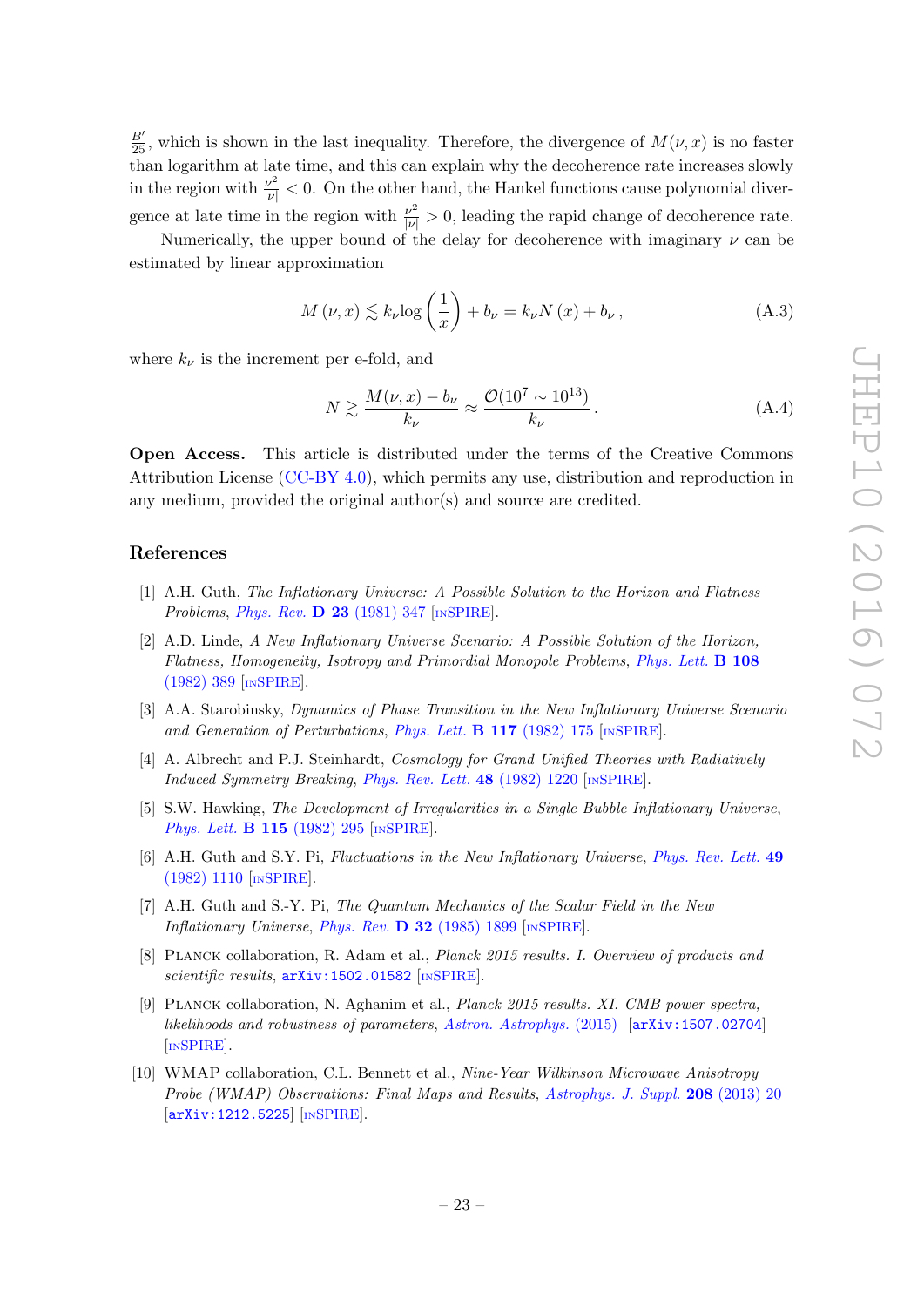- <span id="page-24-0"></span>[11] X. Chen and Y. Wang, Large non-Gaussianities with Intermediate Shapes from Quasi-Single Field Inflation, Phys. Rev.  $D 81$  [\(2010\) 063511](http://dx.doi.org/10.1103/PhysRevD.81.063511) [[arXiv:0909.0496](https://arxiv.org/abs/0909.0496)] [IN[SPIRE](http://inspirehep.net/search?p=find+J+%22Phys.Rev.,D81,063511%22)].
- [12] X. Chen and Y. Wang, Quasi-Single Field Inflation and Non-Gaussianities, JCAP 04 [\(2010\)](http://dx.doi.org/10.1088/1475-7516/2010/04/027) [027](http://dx.doi.org/10.1088/1475-7516/2010/04/027) [[arXiv:0911.3380](https://arxiv.org/abs/0911.3380)] [IN[SPIRE](http://inspirehep.net/search?p=find+J+%22JCAP,1004,027%22)].
- [13] X. Chen, Primordial Non-Gaussianities from Inflation Models, [Adv. Astron.](http://dx.doi.org/10.1155/2010/638979) 2010 (2010) [638979](http://dx.doi.org/10.1155/2010/638979) [[arXiv:1002.1416](https://arxiv.org/abs/1002.1416)] [IN[SPIRE](http://inspirehep.net/search?p=find+J+%22Adv.Astron.,2010,638979%22)].
- [14] D. Baumann and D. Green, Signatures of Supersymmetry from the Early Universe, [Phys.](http://dx.doi.org/10.1103/PhysRevD.85.103520) Rev. D 85 [\(2012\) 103520](http://dx.doi.org/10.1103/PhysRevD.85.103520) [[arXiv:1109.0292](https://arxiv.org/abs/1109.0292)] [IN[SPIRE](http://inspirehep.net/search?p=find+J+%22Phys.Rev.,D85,103520%22)].
- [15] V. Assassi, D. Baumann and D. Green, On Soft Limits of Inflationary Correlation Functions, JCAP 11 [\(2012\) 047](http://dx.doi.org/10.1088/1475-7516/2012/11/047) [[arXiv:1204.4207](https://arxiv.org/abs/1204.4207)] [IN[SPIRE](http://inspirehep.net/search?p=find+J+%22JCAP,1211,047%22)].
- [16] X. Chen and Y. Wang, Quasi-Single Field Inflation with Large Mass, JCAP 09 [\(2012\) 021](http://dx.doi.org/10.1088/1475-7516/2012/09/021) [[arXiv:1205.0160](https://arxiv.org/abs/1205.0160)] [IN[SPIRE](http://inspirehep.net/search?p=find+J+%22JCAP,1209,021%22)].
- [17] T. Noumi, M. Yamaguchi and D. Yokoyama, Effective field theory approach to quasi-single field inflation and effects of heavy fields, JHEP  $06$  [\(2013\) 051](http://dx.doi.org/10.1007/JHEP06(2013)051) [[arXiv:1211.1624](https://arxiv.org/abs/1211.1624)] [IN[SPIRE](http://inspirehep.net/search?p=find+J+%22JHEP,1306,051%22)].
- [18] J.-O. Gong, S. Pi and M. Sasaki, Equilateral non-Gaussianity from heavy fields, [JCAP](http://dx.doi.org/10.1088/1475-7516/2013/11/043) 11 [\(2013\) 043](http://dx.doi.org/10.1088/1475-7516/2013/11/043) [[arXiv:1306.3691](https://arxiv.org/abs/1306.3691)] [IN[SPIRE](http://inspirehep.net/search?p=find+J+%22JCAP,1311,043%22)].
- <span id="page-24-1"></span>[19] Y. Wang, Inflation, Cosmic Perturbations and Non-Gaussianities, [Commun. Theor. Phys.](http://dx.doi.org/10.1088/0253-6102/62/1/19) 62 [\(2014\) 109](http://dx.doi.org/10.1088/0253-6102/62/1/19) [[arXiv:1303.1523](https://arxiv.org/abs/1303.1523)] [IN[SPIRE](http://inspirehep.net/search?p=find+J+%22Commun.Theor.Phys.,62,109%22)].
- <span id="page-24-2"></span>[20] R. Flauger, M. Mirbabayi, L. Senatore and E. Silverstein, Productive Interactions: heavy particles and non-Gaussianity,  $arXiv:1606.00513$  [IN[SPIRE](http://inspirehep.net/search?p=find+EPRINT+arXiv:1606.00513)].
- <span id="page-24-3"></span>[21] N. Arkani-Hamed and J. Maldacena, *Cosmological Collider Physics*,  $arXiv:1503.08043$ [IN[SPIRE](http://inspirehep.net/search?p=find+EPRINT+arXiv:1503.08043)].
- [22] X. Chen, Y. Wang and Z.-Z. Xianyu, Loop Corrections to Standard Model Fields in Inflation, JHEP 08 [\(2016\) 051](http://dx.doi.org/10.1007/JHEP08(2016)051) [[arXiv:1604.07841](https://arxiv.org/abs/1604.07841)] [IN[SPIRE](http://inspirehep.net/search?p=find+J+%22JHEP,1608,051%22)].
- <span id="page-24-4"></span>[23] H. Lee, D. Baumann and G.L. Pimentel, Non-Gaussianity as a Particle Detector, [arXiv:1607.03735](https://arxiv.org/abs/1607.03735) [IN[SPIRE](http://inspirehep.net/search?p=find+EPRINT+arXiv:1607.03735)].
- <span id="page-24-5"></span>[24] X. Chen, M.H. Namjoo and Y. Wang, Quantum Primordial Standard Clocks, [JCAP](http://dx.doi.org/10.1088/1475-7516/2016/02/013) 02 [\(2016\) 013](http://dx.doi.org/10.1088/1475-7516/2016/02/013) [[arXiv:1509.03930](https://arxiv.org/abs/1509.03930)] [IN[SPIRE](http://inspirehep.net/search?p=find+J+%22JCAP,1602,013%22)].
- [25] X. Chen, M.H. Namjoo and Y. Wang, Probing the Primordial Universe using Massive Fields, [arXiv:1601.06228](https://arxiv.org/abs/1601.06228) [IN[SPIRE](http://inspirehep.net/search?p=find+EPRINT+arXiv:1601.06228)].
- <span id="page-24-6"></span>[26] X. Chen, M.H. Namjoo and Y. Wang, A Direct Probe of the Evolutionary History of the Primordial Universe, [Sci. China Phys. Mech. Astron.](http://dx.doi.org/10.1007/s11433-016-0278-8) 59 (2016) 101021 [[arXiv:1608.01299](https://arxiv.org/abs/1608.01299)] [IN[SPIRE](http://inspirehep.net/search?p=find+EPRINT+arXiv:1608.01299)].
- <span id="page-24-7"></span>[27] E.A. Lim, Quantum information of cosmological correlations, Phys. Rev. D 91 [\(2015\) 083522](http://dx.doi.org/10.1103/PhysRevD.91.083522) [[arXiv:1410.5508](https://arxiv.org/abs/1410.5508)] [IN[SPIRE](http://inspirehep.net/search?p=find+J+%22Phys.Rev.,D91,083522%22)].
- [28] J. Maldacena, A model with cosmological Bell inequalities, [Fortsch. Phys.](http://dx.doi.org/10.1002/prop.201500097) 64 (2016) 10 [[arXiv:1508.01082](https://arxiv.org/abs/1508.01082)] [IN[SPIRE](http://inspirehep.net/search?p=find+J+%22Fortsch.Phys.,64,10%22)].
- [29] S. Choudhury, S. Panda and R. Singh, Bell violation in the Sky, [arXiv:1607.00237](https://arxiv.org/abs/1607.00237) [IN[SPIRE](http://inspirehep.net/search?p=find+EPRINT+arXiv:1607.00237)].
- [30] T. Markkanen and A. Rajantie, Massive scalar field evolution in de Sitter, [arXiv:1607.00334](https://arxiv.org/abs/1607.00334) [IN[SPIRE](http://inspirehep.net/search?p=find+EPRINT+arXiv:1607.00334)].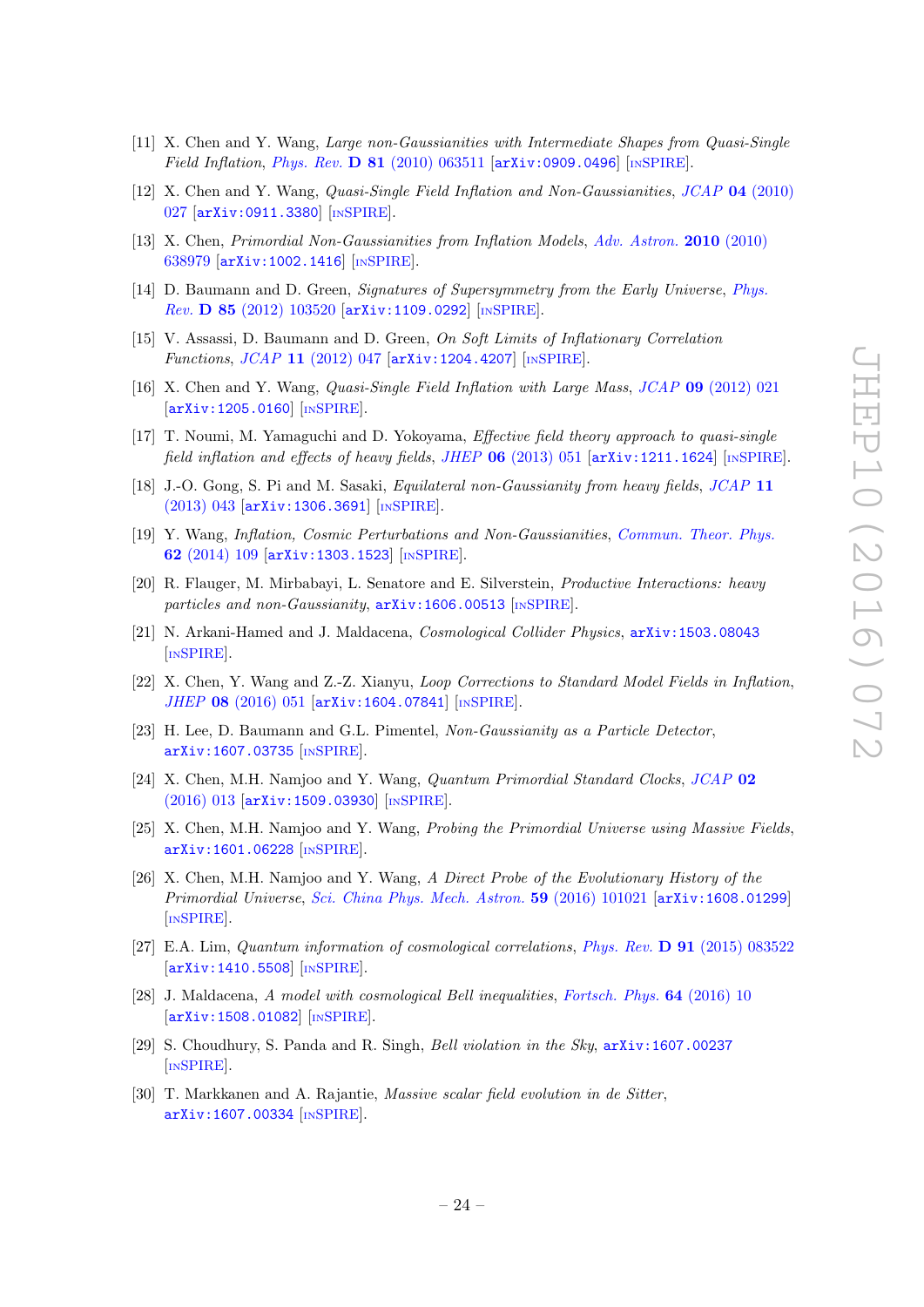- <span id="page-25-0"></span>[31] S. Kanno, J.P. Shock and J. Soda, *Quantum discord in de Sitter space*,  $arXiv:1608.02853$ [IN[SPIRE](http://inspirehep.net/search?p=find+EPRINT+arXiv:1608.02853)].
- <span id="page-25-1"></span>[32] A. Albrecht, P. Ferreira, M. Joyce and T. Prokopec, *Inflation and squeezed quantum states*, Phys. Rev. D 50 [\(1994\) 4807](http://dx.doi.org/10.1103/PhysRevD.50.4807) [[astro-ph/9303001](https://arxiv.org/abs/astro-ph/9303001)] [IN[SPIRE](http://inspirehep.net/search?p=find+J+%22Phys.Rev.,D50,4807%22)].
- <span id="page-25-13"></span>[33] J. Lesgourgues, D. Polarski and A.A. Starobinsky, Quantum to classical transition of cosmological perturbations for nonvacuum initial states, [Nucl. Phys.](http://dx.doi.org/10.1016/S0550-3213(97)00224-1) B 497 (1997) 479 [[gr-qc/9611019](https://arxiv.org/abs/gr-qc/9611019)] [IN[SPIRE](http://inspirehep.net/search?p=find+J+%22Nucl.Phys.,B497,479%22)].
- <span id="page-25-2"></span>[34] C. Kiefer, D. Polarski and A.A. Starobinsky, Quantum to classical transition for fluctuations in the early universe, [Int. J. Mod. Phys.](http://dx.doi.org/10.1142/S0218271898000292)  $D 7 (1998) 455 [gr-qc/9802003]$  $D 7 (1998) 455 [gr-qc/9802003]$  $D 7 (1998) 455 [gr-qc/9802003]$  [IN[SPIRE](http://inspirehep.net/search?p=find+J+%22Int.J.Mod.Phys.,D7,455%22)].
- <span id="page-25-3"></span>[35] C. Kiefer, I. Lohmar, D. Polarski and A.A. Starobinsky, Pointer states for primordial fluctuations in inflationary cosmology, [Class. Quant. Grav.](http://dx.doi.org/10.1088/0264-9381/24/7/002) 24 (2007) 1699 [[astro-ph/0610700](https://arxiv.org/abs/astro-ph/0610700)] [IN[SPIRE](http://inspirehep.net/search?p=find+J+%22Class.Quant.Grav.,24,1699%22)].
- <span id="page-25-14"></span>[36] C. Kiefer and D. Polarski, Why do cosmological perturbations look classical to us?, [Adv. Sci.](http://dx.doi.org/10.1166/asl.2009.1023) Lett. 2 [\(2009\) 164](http://dx.doi.org/10.1166/asl.2009.1023) [[arXiv:0810.0087](https://arxiv.org/abs/0810.0087)] [IN[SPIRE](http://inspirehep.net/search?p=find+EPRINT+arXiv:0810.0087)].
- [37] C.P. Burgess, R. Holman and D. Hoover, Decoherence of inflationary primordial fluctuations, Phys. Rev. **D 77** [\(2008\) 063534](http://dx.doi.org/10.1103/PhysRevD.77.063534) [[astro-ph/0601646](https://arxiv.org/abs/astro-ph/0601646)] [IN[SPIRE](http://inspirehep.net/search?p=find+J+%22Phys.Rev.,D77,063534%22)].
- <span id="page-25-6"></span>[38] C.P. Burgess, R. Holman, G. Tasinato and M. Williams, *EFT Beyond the Horizon:* Stochastic Inflation and How Primordial Quantum Fluctuations Go Classical, [JHEP](http://dx.doi.org/10.1007/JHEP03(2015)090) 03 [\(2015\) 090](http://dx.doi.org/10.1007/JHEP03(2015)090) [[arXiv:1408.5002](https://arxiv.org/abs/1408.5002)] [IN[SPIRE](http://inspirehep.net/search?p=find+J+%22JHEP,1503,090%22)].
- <span id="page-25-4"></span>[39] C.P. Burgess, R. Holman and G. Tasinato, Open EFTs, IR effects  $\mathcal{C}$  late-time resummations: systematic corrections in stochastic inflation, JHEP 01 [\(2016\) 153](http://dx.doi.org/10.1007/JHEP01(2016)153) [[arXiv:1512.00169](https://arxiv.org/abs/1512.00169)] [IN[SPIRE](http://inspirehep.net/search?p=find+J+%22JHEP,1601,153%22)].
- <span id="page-25-5"></span>[40] D. Giulini, C. Kiefer, E. Joos, J. Kupsch, I.O. Stamatescu and H.D. Zeh, Decoherence and the appearance of a classical world in quantum theory, Springer, Berlin, Germany (2003).
- <span id="page-25-7"></span>[41] C.-H. Wu, K.-W. Ng, W. Lee, D.-S. Lee and Y.-Y. Charng, Quantum noise and a low cosmic microwave background quadrupole,  $JCAP$  02 [\(2007\) 006](http://dx.doi.org/10.1088/1475-7516/2007/02/006) [[astro-ph/0604292](https://arxiv.org/abs/astro-ph/0604292)] [IN[SPIRE](http://inspirehep.net/search?p=find+J+%22JCAP,0702,006%22)].
- <span id="page-25-8"></span>[42] T. Prokopec and G.I. Rigopoulos, Decoherence from Isocurvature perturbations in Inflation, JCAP 11 [\(2007\) 029](http://dx.doi.org/10.1088/1475-7516/2007/11/029) [[astro-ph/0612067](https://arxiv.org/abs/astro-ph/0612067)] [IN[SPIRE](http://inspirehep.net/search?p=find+J+%22JCAP,0711,029%22)].
- <span id="page-25-9"></span>[43] J.F. Koksma, T. Prokopec and M.G. Schmidt, Decoherence in an Interacting Quantum Field Theory: The Vacuum Case, Phys. Rev. D 81 [\(2010\) 065030](http://dx.doi.org/10.1103/PhysRevD.81.065030) [[arXiv:0910.5733](https://arxiv.org/abs/0910.5733)] [IN[SPIRE](http://inspirehep.net/search?p=find+J+%22Phys.Rev.,D81,065030%22)].
- <span id="page-25-10"></span>[44] J.F. Koksma, T. Prokopec and M.G. Schmidt, Decoherence in an Interacting Quantum Field Theory: Thermal Case, Phys. Rev. D 83 [\(2011\) 085011](http://dx.doi.org/10.1103/PhysRevD.83.085011) [[arXiv:1102.4713](https://arxiv.org/abs/1102.4713)] [IN[SPIRE](http://inspirehep.net/search?p=find+J+%22Phys.Rev.,D83,085011%22)].
- <span id="page-25-11"></span>[45] E. Nelson, Quantum Decoherence During Inflation from Gravitational Nonlinearities, [JCAP](http://dx.doi.org/10.1088/1475-7516/2016/03/022) 03 [\(2016\) 022](http://dx.doi.org/10.1088/1475-7516/2016/03/022) [[arXiv:1601.03734](https://arxiv.org/abs/1601.03734)] [IN[SPIRE](http://inspirehep.net/search?p=find+J+%22JCAP,1603,022%22)].
- <span id="page-25-12"></span>[46] W.H. Zurek, Pointer Basis of Quantum Apparatus: Into What Mixture Does the Wave Packet Collapse?, Phys. Rev. D 24 [\(1981\) 1516](http://dx.doi.org/10.1103/PhysRevD.24.1516) [IN[SPIRE](http://inspirehep.net/search?p=find+J+%22Phys.Rev.,D24,1516%22)].
- <span id="page-25-15"></span>[47] W.H. Zurek, Environment induced superselection rules, Phys. Rev. D 26 [\(1982\) 1862](http://dx.doi.org/10.1103/PhysRevD.26.1862) [IN[SPIRE](http://inspirehep.net/search?p=find+J+%22Phys.Rev.,D26,1862%22)].
- [48] W.H. Zurek, Decoherence and the Transition from Quantum to Classical, [Physics Today](http://dx.doi.org/10.1063/1.881293) 44 [\(1991\) 36.](http://dx.doi.org/10.1063/1.881293)
- <span id="page-25-16"></span>[49] W.H. Zurek, Decoherence, einselection and the quantum origins of the classical, [Rev. Mod.](http://dx.doi.org/10.1103/RevModPhys.75.715) Phys. 75 [\(2003\) 715](http://dx.doi.org/10.1103/RevModPhys.75.715) [IN[SPIRE](http://inspirehep.net/search?p=find+J+%22Rev.Mod.Phys.,75,715%22)].